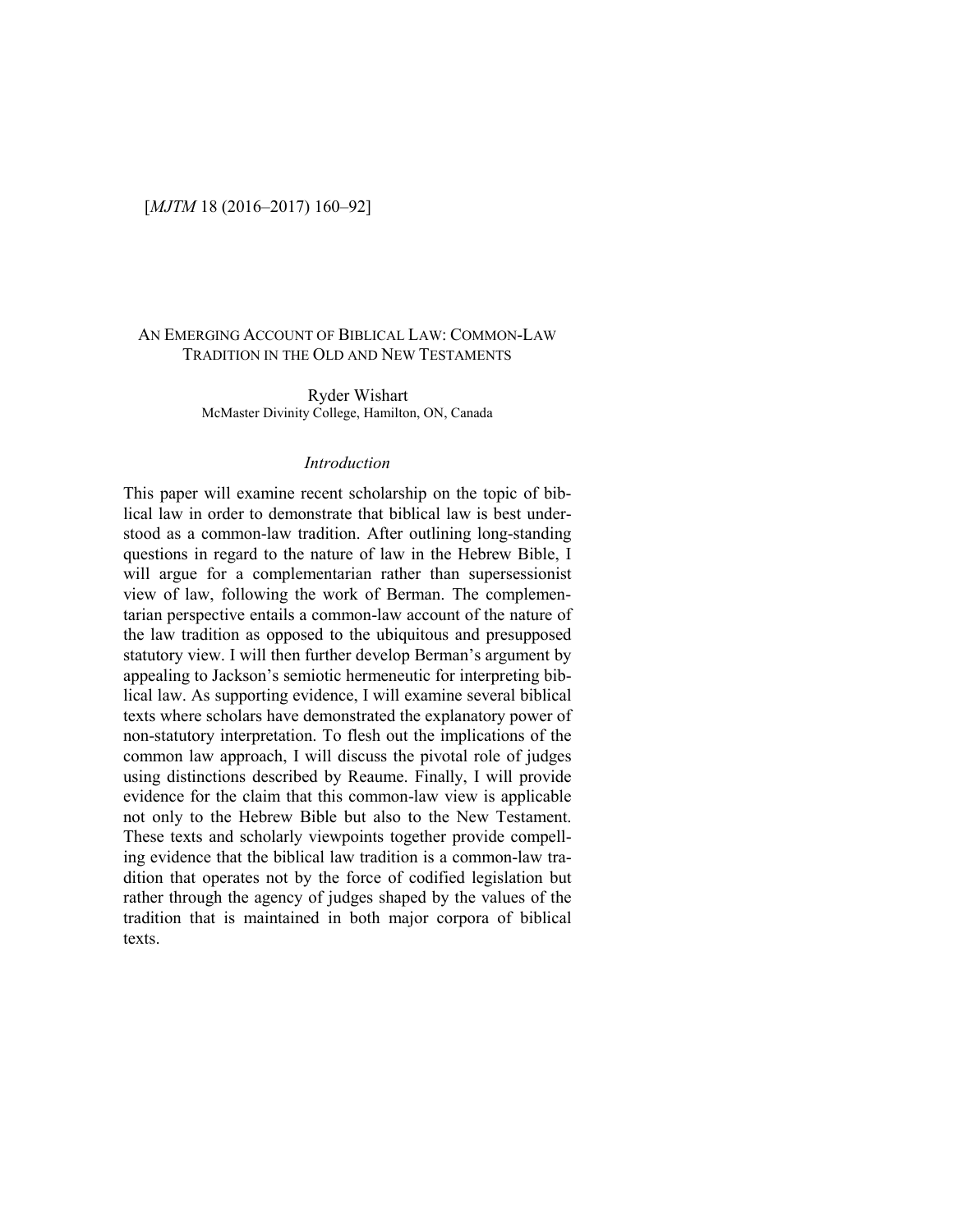### *The Nature of Biblical Law*

When it comes to biblical law, there are various views, not only on the nature of the texts involved—that is, what is biblical law?—but also on the interrelationships among these texts that compose the Pentateuch. According to Wells,

The term "biblical law" is usually understood to mean the set of rules found in the texts of the Pentateuch that contain what appear to be legal provisions. The texts include the Book of the Covenant or Covenant Code (Exodus 21–23), the Priestly Code (found in parts of Exodus, 1–16, and in parts of Numbers), the Holiness Code (mainly in Lev 17–26), and the Deuteronomic Code (Deut  $12-26$ ).<sup>1</sup>

Wells describes five main views on the nature of the texts: (1) the codes constituted authoritative law, containing no contradictions and mediated to the Israelites by Moses in the Late Bronze Age. This view is generally held by religiously conservative scholars. A variant on this view is that all of the texts were compiled during the Persian period, at which time the codes became authoritative. (2) The codes are "competing sets of more or less authoritative law."2 Later codes reinterpreted or superseded the earlier ones, and the codes, while not authoritative at first, may have been written in the hope that they would achieve the status of normative law among the scribes and priests. (3) The law codes were a set of theoretical exercises produced by scribes, "lists, motivated by academic interests and essentially unrelated to the world of practiced law."3 (4) A variant of the previous view, the legal codes are viewed as descriptions of actual legal situations that occurred or seemed likely to occur, which the scribes and/or priests sought to treat consistently with known law. Or finally, (5) while the codes arose out of a scribal context, they are "essentially nonlegal in nature."4 Some scholars claim

1. Wells, "Biblical Law: Hebrew Bible," 39. Cf. Berman, "Supersessionist or Complementary?" 201; Morrow, *Introduction to Biblical Law*, 14–32.

2. Wells, "Biblical Law: Hebrew Bible," 42.

3. Ibid., 42.

4. Ibid., 43.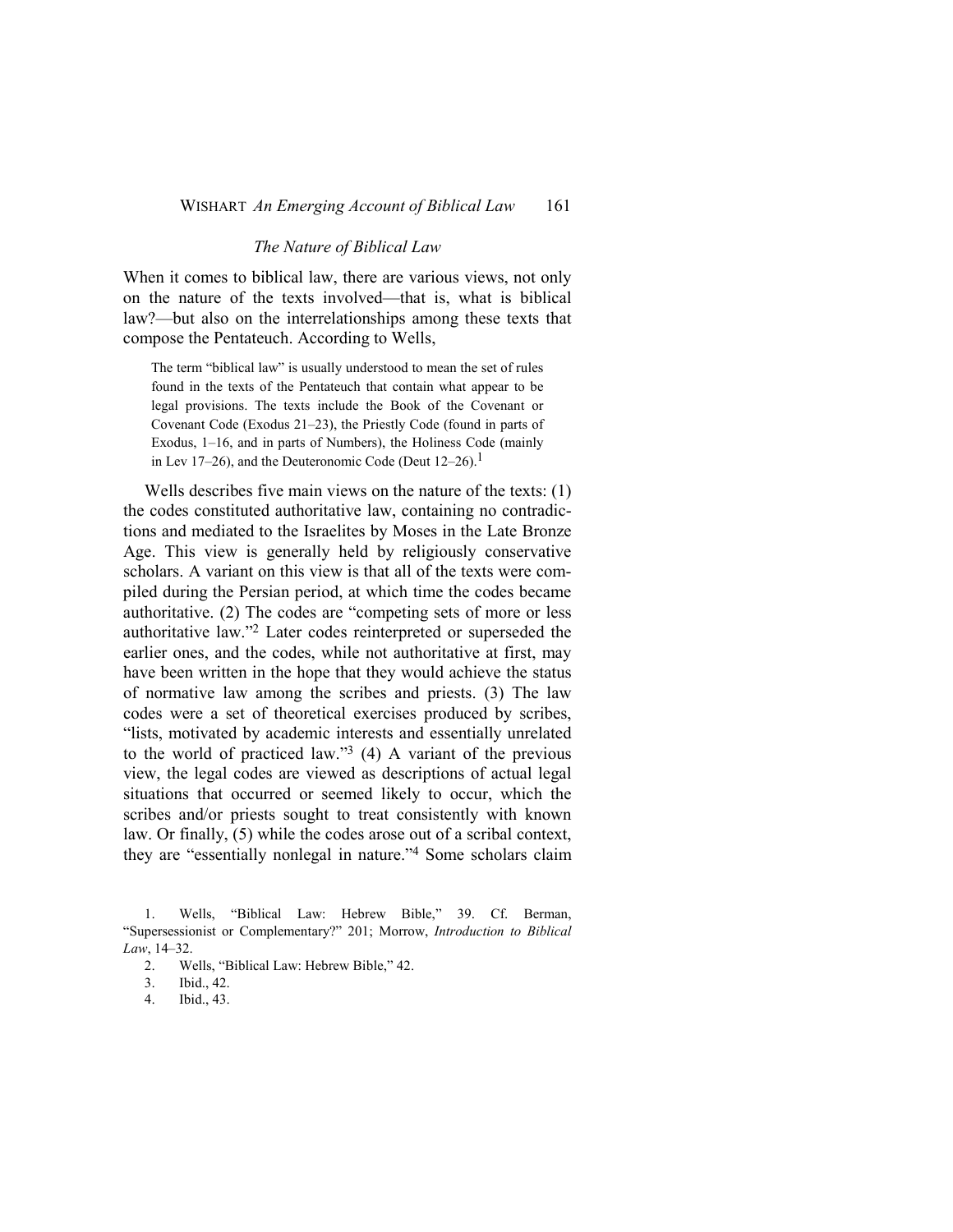that these nonlegal codes were intended to provide moral and religious advice, while others claim the codes were intended to foster anti-imperial sentiments.

Apart from the fact that all have been collected into the Pentateuch, though, the connections between these corpora are uncertain. Regarding the similarity of legal codes in the ancient Near East, Wells notes three prominent views: (1) all of the codes underwent similar stages of evolutionary development, and similarities in content reflect similar stages common to different codes; (2) similarities are the result of literary dependence; and (3) similarities are due to a common tradition. On this third view, the spread of writing throughout the Near East created a path for the diffusion of an intellectual tradition that led to a "common legal culture throughout the region."5 The problem, in short, involves questions of continuity and discontinuity: the continuity between legal corpora consists of citations and references by a later corpus to a previous corpus, as well as the ultimate combination of these texts into the canonical Pentateuch; the discontinuity consists of additions and omissions by later corpora.<sup>6</sup>

Next, I will argue a particular construal of the nature of the biblical law tradition in dialogue with two key scholars in the field of biblical law. First, I review the distinction Joshua Berman has outlined between supersessionist and complementarian views of biblical law. Second, I will describe how Bernard Jackson's semiotic hermeneutic fits a complementarian view. Third, I will illustrate the discussion up until this point with two biblical examples, and then finally I will outline the role of judges in this complementarian view of biblical law.

### *Supersessionist and Complementarian Views of Biblical Law*

As Berman explains, there are two major views on the evolution of these biblical law corpora, which he labels the supersessionist

<sup>5.</sup> Ibid., 48.

<sup>6.</sup> As well as legal contradictions, different sources are claimed to be evidenced by anachronism, shifting use of divine names, duplicate narratives, and shifts in style or vocabulary. See Baker, "Source Criticism," 801–4.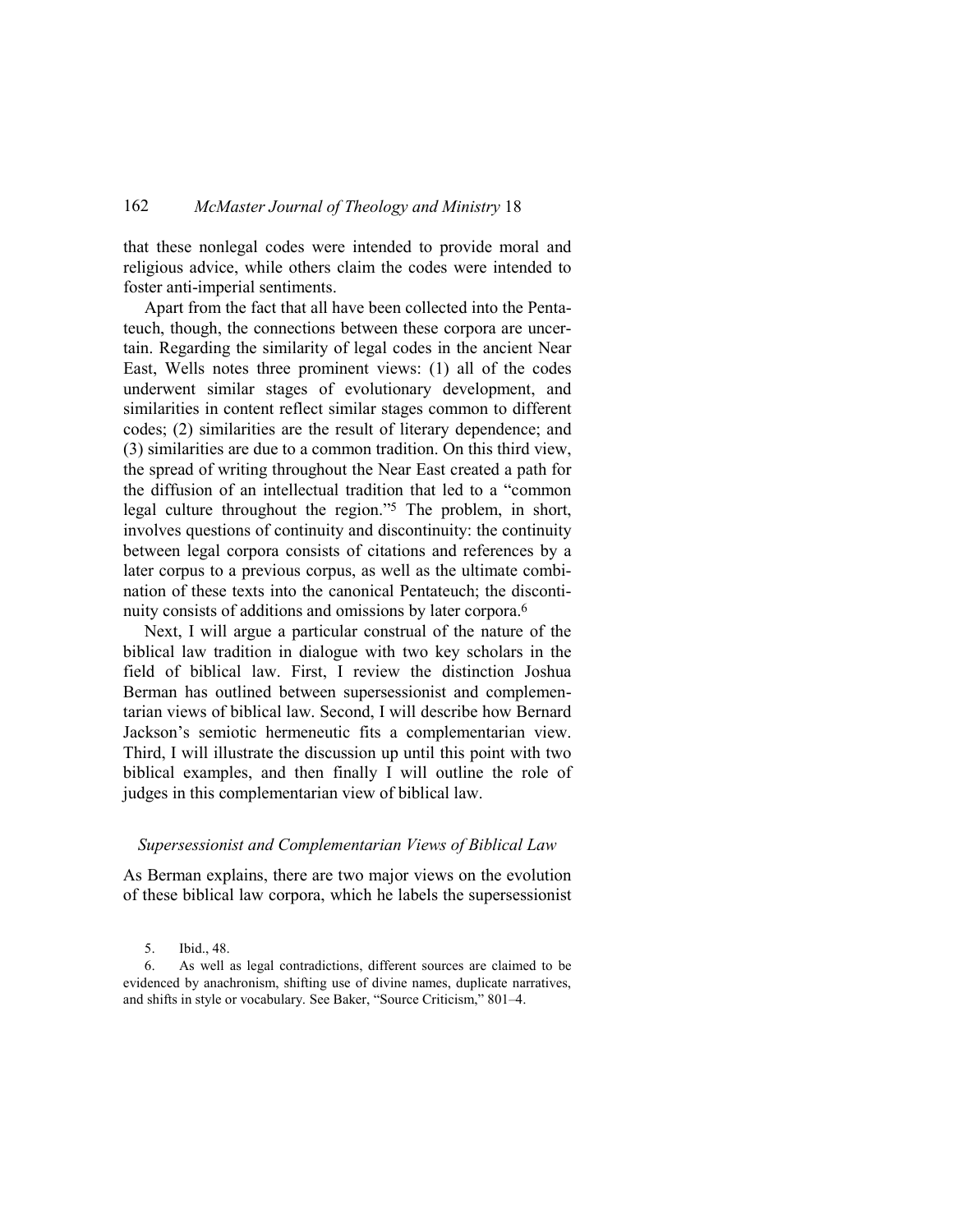and the complementarian positions.<sup>7</sup> The supersessionist view assumes that the law codes are mutually exclusive. He argues that this view has not been able to account for the coexistence of these divergent traditions both within the Pentateuch and in later use of these texts. The complementarian view, by contrast, avoids the problem entirely by setting aside the modern statutory, legislative conception of law in favour of a common-law view that more closely corresponds to the ancient Israelite legal tradition. Berman further claims that there are five interconnected questions that can be used to evaluate these two camps: (1) How can we account for both the continuity and the discontinuity between the corpora in one coherent system?; (2) how does the final redaction of the texts into one collection, the Pentateuch, relate to the earlier stage of separate documents?; (3) why do later texts cite freely from multiple legal corpora?; (4) what is our model for understanding legal texts, and how does the use of anachronistic legal models skew our understanding of these texts?; and finally, (5) how can we explain the inter-referencing between different corpora?<sup>8</sup>

In regard to these five questions, the supersessionist account falls short. First, the supersessionist account does not coherently handle both the continuity and the discontinuity between the corpora. This camp, claims Berman, sees the later texts as attempts to subvert and supersede the earlier texts. This view claims, on the one hand, that the continuity between legal corpora can be explained as attempts to commandeer the authority of the previous, revered texts. Often these new "legislators," as they are understood, are said to garb their "subversive innovation in the mantle of the texts that they abrogate," explains Berman. They

<sup>7.</sup> Here I primarily draw on articles published by Berman (i.e. Berman, "Supersessionist or Complementary?" 201–22; Berman, "Law Code as Plot Template," 337–49; Berman, "Legal Blend in Biblical Narrative," 105–25; Berman, "History of Legal Theory," 19–39; Berman, "Histories Twice Told," 229–50; Berman, "Legal Structure," 22–38) which have also been incorporated into Berman, *Inconsistency in the Torah*.

<sup>8.</sup> Berman, "Supersessionist or Complementary?" 202–3. Cf. Berman, *Inconsistency in the Torah*, 173–74.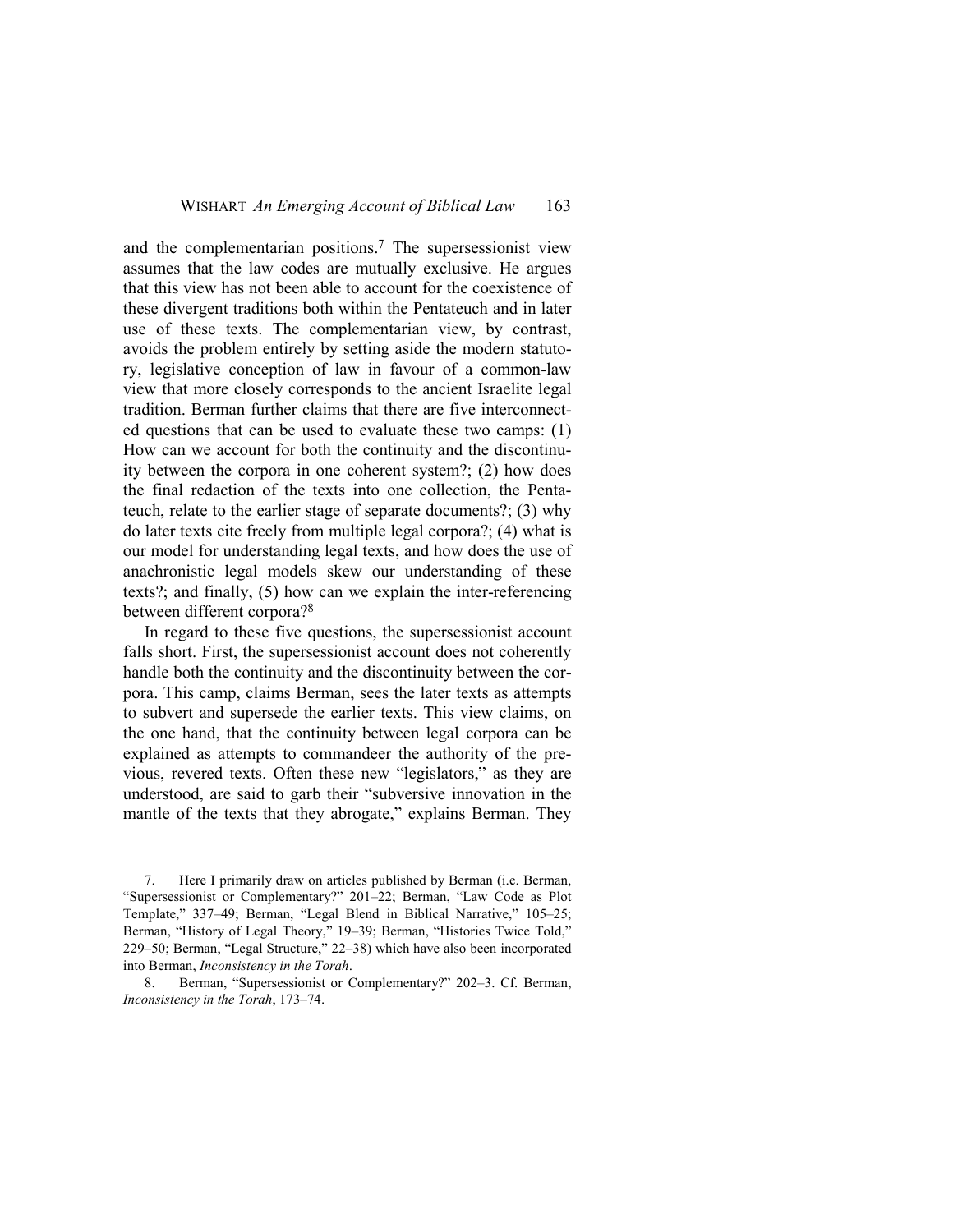"[seek] to benefit from the prestige of the earlier source."<sup>9</sup> Yet scholars who make these claims, such as Jeffrey Stackert and Bernard Levinson, are forced to also assert that the Deuteronomic author did not intend for his audience to check his sources.<sup>10</sup>

Second, the supersessionist view does not offer the most plausible account of the Pentateuch. There are two attempts to explain the ultimate redaction that brought these legal corpora together into one collection, explains Berman. Some view the Pentateuch as a "compromise document," where "external pressure compelled competing factions within Israel to come together around its varying and competing traditions to produce a single document for the whole community."11 But how, asks Berman, does the retention of mutually exclusive traditions constitute a compromise? Others claim the Pentateuch is a literary collection of systems that were thought to be equally legitimate. Berman points out, though, that the Pentateuch does not bear the marks of an anthology. The various corpora, rather, "are worked into an overall narrative of Israel's founding and early history."<sup>12</sup> Such an anthology, I would point out, is something an outsider, a non-participant collects; it is not the kind of collection factious rivals would produce.

Third, the supersessionist view cannot explain the use of these corpora throughout the rest of the Hebrew Bible. "What is striking," claims Berman, "is the degree to which these supposedly inimical traditions exist side by side elsewhere in the Hebrew Bible. There is not a single book of the Bible that may be termed a pure 'Deuteronomic school' book, or 'Holiness school' book."13 Ezekiel draws on the Priestly tradition alongside of the Deuteronomy; Jeremiah draws mainly on Deuteronomy, but nevertheless references so-called Priestly material. "Many biblical authors," Berman explains, "deliberately sought to weave

9. Berman, "Supersessionist or Complementary?" 206.

10. Cf. Stackert, *Rewriting the Torah*; Levinson, *Hermeneutics of Legal Innovation*.

11. Berman, "Supersessionist or Complementary?" 216. Cf. Berman, *Inconsistency in the Torah*, 184.

12. Berman, "Supersessionist or Complementary?" 217.

13. Ibid., 212.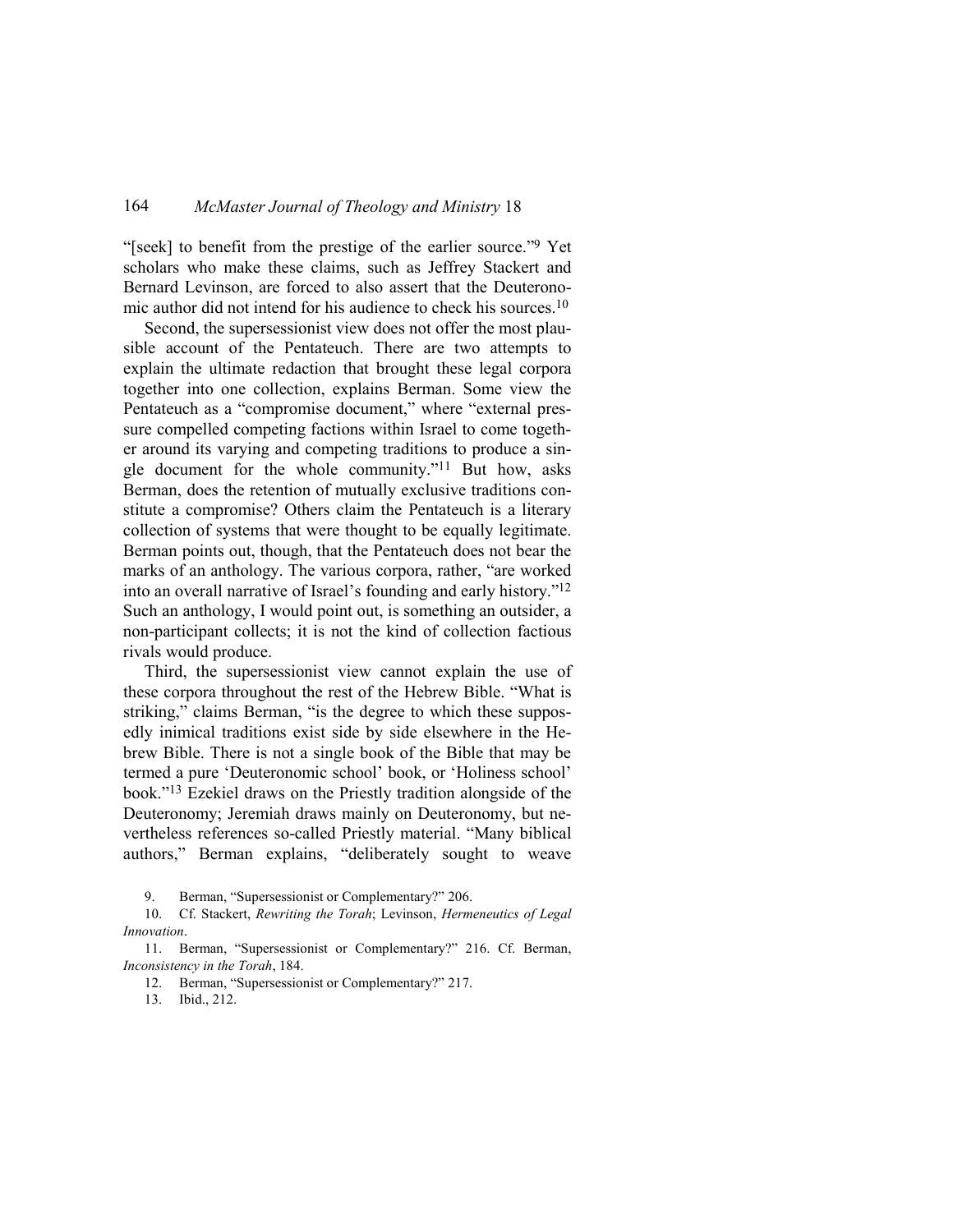together supposedly contradictory iterations of the very same law reiterated and revised in the various Pentateuchal law corpora."<sup>14</sup> 1 Samuel 15:2, as just one example, invokes both Exod 17:14–16 and Deut 25:17–19 in describing Saul's campaign against Amalek. The law corpora are attributed to subversive legal schools, but Berman points out that any signs of a "fight for supremacy" among the various legal schools is "utterly absent from the extensive record of extra-pentateuchal biblical books."15 Contrary, then, to the claims of the supersessionist tradition, Berman explains that "in wholesale fashion biblical authors felt free to draw from the various legal traditions in the composition of a text. They did not view the various corpora as inimical to one another but rather as complementary."<sup>16</sup>

Fourth, the supersessionist position relies on a statutory model of law, and thus imposes an anachronistic framework upon the Pentateuch, as if the Pentateuch were an internally inconsistent modern tax law. I will address this issue further below. However, fifth and finally, this camp does not offer a plausible explanation for Deuteronomy's references to the Covenant Code in Deut 12:21; 18:2; 24:8. These references to the authority of the Covenant Code cannot imply subversion on the part of the Deuteronomic author. One possible explanation is that the editor attempts to bolster the authority of the later text by demonstrating its consistency with the earlier text in a "rhetorical flourish" that brings both corpora together into one. As Berman puts it, "It is unclear however, why audiences would find this rhetorical flourish a compelling reason to discard the earlier text [in favour of the latter]."<sup>17</sup>

By contrast, the complementarian perspective does not find either the continuity or the discontinuity between legal corpora problematic. On this view, later legal texts constituted re-applications of the earlier texts to meet new challenges in a new context. This view corresponds to a common-law model of

- 14. Ibid., 213.
- 15. Ibid., 214.
- 16. Ibid., 215.
- 17. Ibid., 221.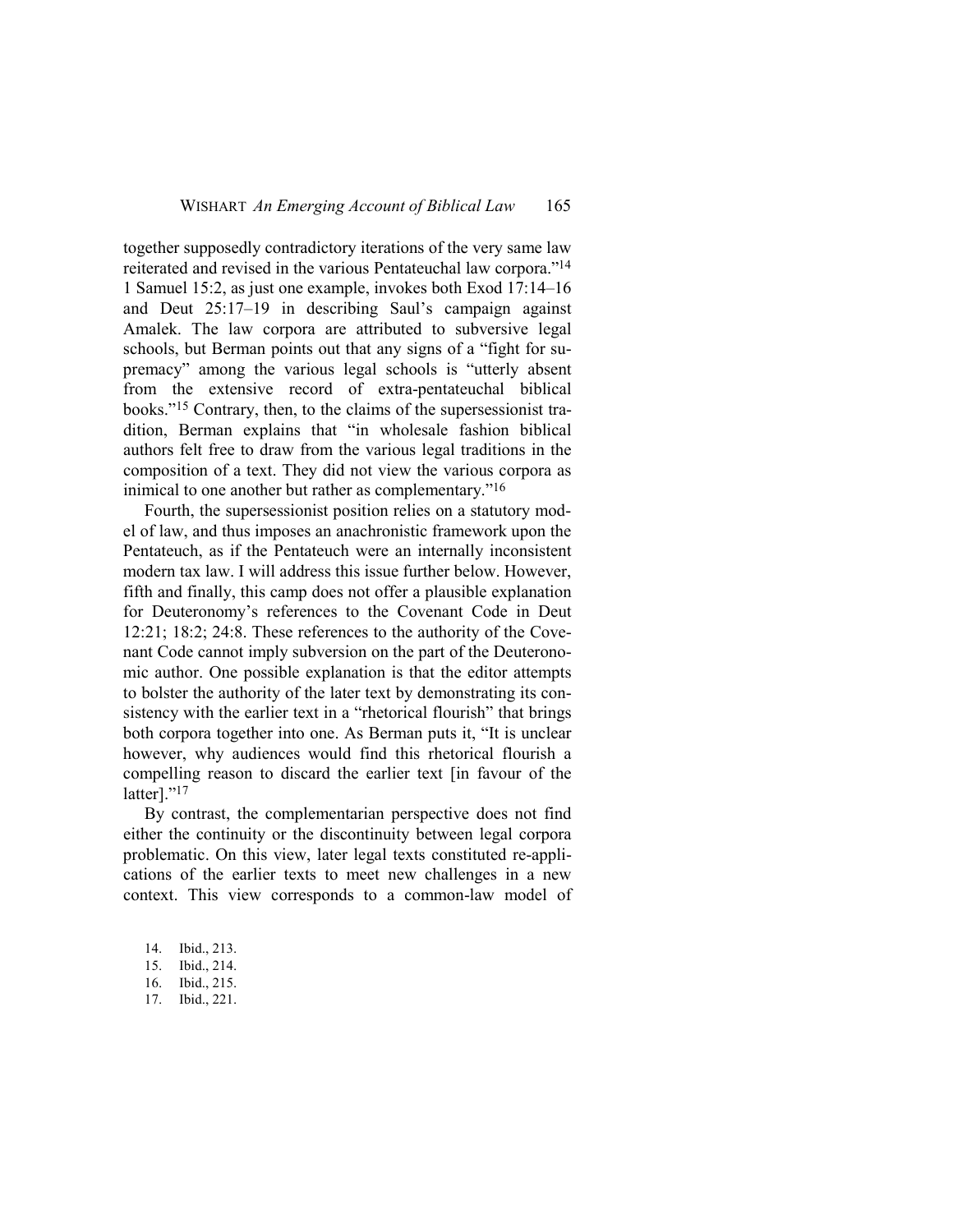law.18 Berman explains that on this view, "Law organically changes over time in response to need and circumstance. Thus, even if a norm is expressed differently in one age than in a previous one, this is not seen as inconsistent or contradictory."<sup>19</sup> While a statutory system requires that law be circumscribed by a written legal code, a common law is coextensive with the ongoing judgements of the judges who decide the hard cases of application. "Judges," explains Berman, "address new needs and circumstances by reworking old laws, old decisions, old ideas. Texts form a system of *reasoning*."20 Thus, judges play an important role in engaging and propagating a common-law tradition through rendering decisions on new cases in light of the tradition. I will engage more fully with the role of the legal corpora in forming a system of reasoning below.

This complementarian view, argues Berman, offers a reasonable account of both the continuity and discontinuity between the legal corpora, since new contexts demanded new reasoning about the legal tradition. This view also accounts for the final redaction of these corpora into one collection. The Pentateuch is, after all, an anthology, but it is an anthology of judgements and precedents, not legislation.<sup>21</sup> This view finds it unproblematic when later texts make reference to the numerous stages in the tradition's historical development, because the legal corpora *together* constitute a system of reasoning. Deuteronomy's references to the authority of the Covenant Code, on this view, should be expected, just as Jesus's and Paul's references to the authority of the Torah should also be expected. The narrative

18. This model is not anachronistic in the same way as the statutory model, as Berman ("History of Legal Theory," 19–39) argues, precisely because it provides a good fit for the data, while the statutory model does not. While there are no doubt counterexamples that might be furnished in support of a statutory view, a common-law model can account for all of the data coherently, whereas the statutory model can only account for some of the data—namely places where a later text seems to advocate a direct application of a former law's semantic content (itself a complex issue).

- 19. Berman, "Supersessionist or Complementary?" 222.
- 20. Ibid., 207. Cf. Berman, "History of Legal Theory," 22.
- 21. Berman, "Supersessionist or Complementary?" 208–9.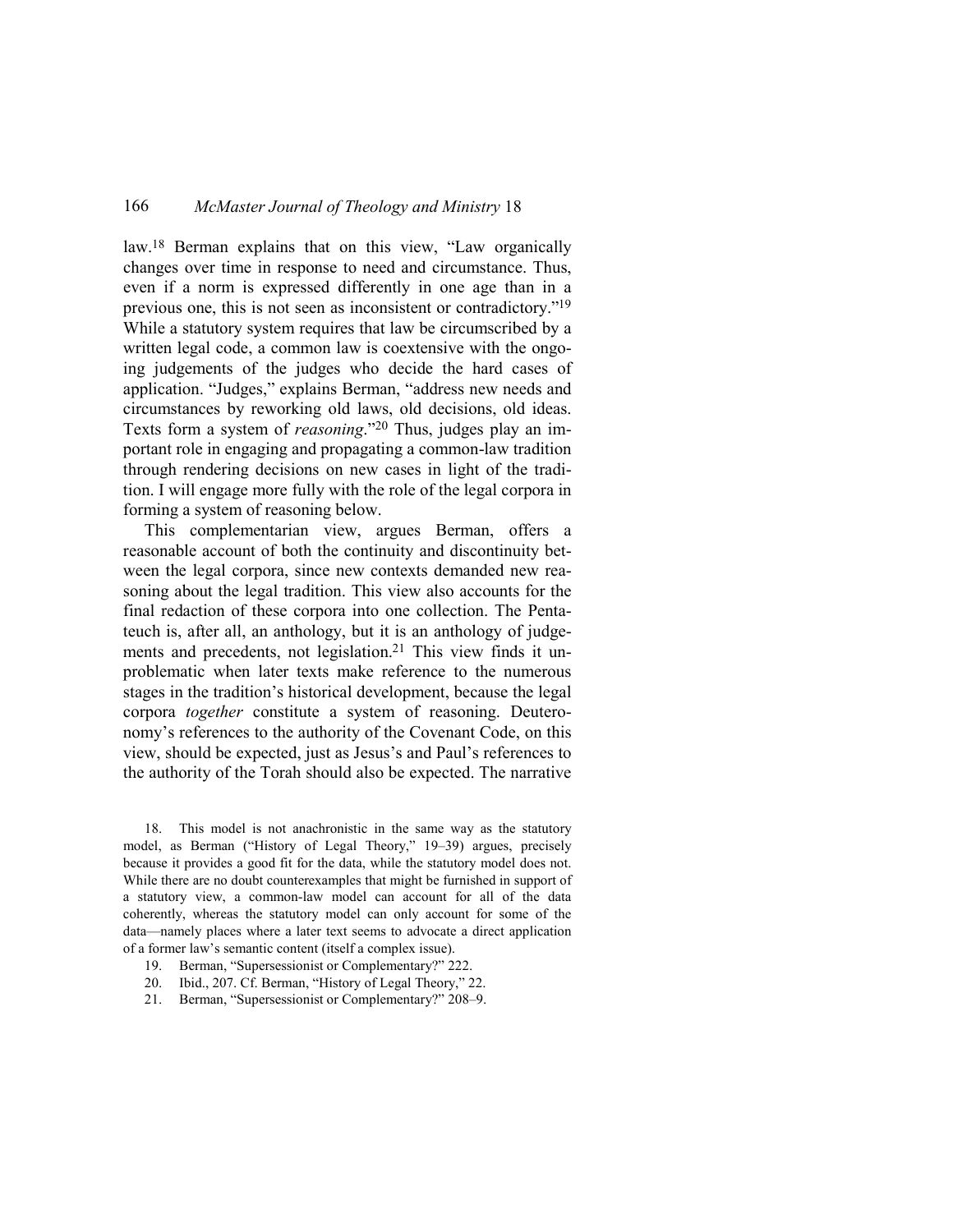and non-narrative portions alike constituted "the resources from which future norms could be worked out . . . the key was not the unchanging identity of [the text's] components but a steady continuity with the past."22 Ultimately, Berman envisions a different kind of evolution within the biblical law tradition:

The laws of the great kings of the ancient world were never considered immutable statutory law, and the same was true of God's law. The prescriptions in the various corpora are data from which to reason. Indeed, as authors revised the collections, they certainly intended to invalidate former normative practices. But that did not entail a rejection of the authority of that text. Rather the earlier prescription was seen to be fulfilled through its reapplication to meet a new challenge. This, for complementarians, is the reason that lemmatic citation and expansion are so ubiquitous throughout this legal literature. A revised legal text is a new formulation and new application of an old, revered norm.23

Statutory law demands a hermeneutic sometimes described as "strict construction." That is, "Statutory jurisprudence mandates that judges adhere to the exact words of the code because the code by definition is autonomous and exhaustive."24 According to Berman, strict construction as the lens for interpreting biblical law is the cornerstone of the supersessionist view. However, if the statutory view constitutes an anachronistic imposition on the biblical law tradition, the hermeneutic of strict construction is also suspect. Is there another way to interpret biblical law that comports well with a common-law model? What is needed, in some sense, is a hermeneutic that enables us to examine the values that underlie the specific laws.

### *Jackson's Semiotic Hermeneutic for Interpreting Biblical Law*

Bernard Jackson develops just such a hermeneutic. In 1990, Jackson argued for a structuralist view of biblical law. He says,

| 22.    | Ibid., 210. |        |
|--------|-------------|--------|
| $\sim$ | --          | $\sim$ |

- 23. Ibid., 211.
- 24. Ibid., 210.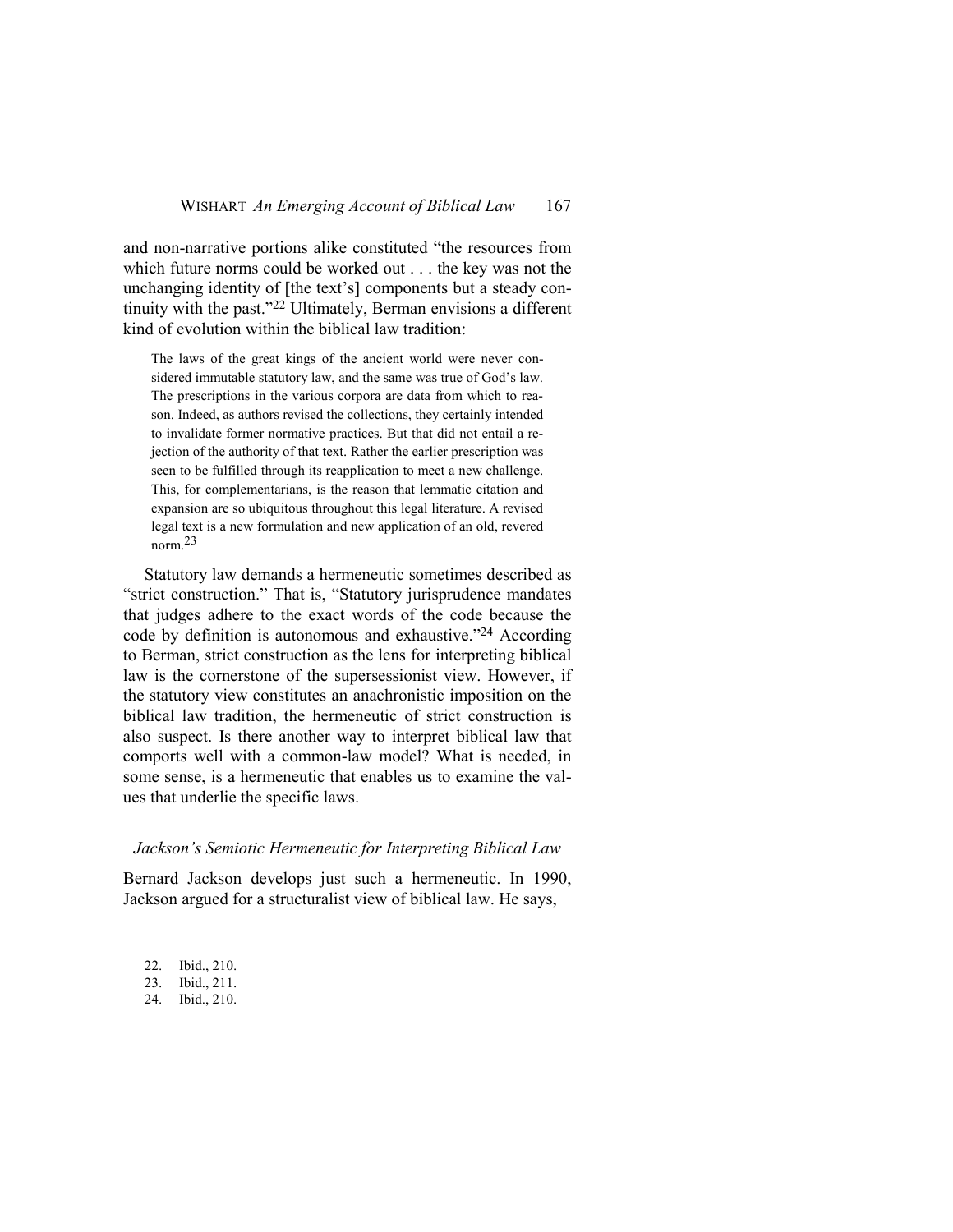There are two ways in which one can look at legal systems. One, which is endorsed by a crude form of legal informatics, would see the legal system as no more than an accumulation of rules, the statute book being a reference book like a telephone directory where all one does is to look at the particular entry in which one is interested, regarding that as an isolated and self-sufficient unit. Some forms of positivism endorse this approach, even if they recognize the systemic characteristics of the law through rules of priority designed to eliminate contradictions (like the *lex posterior* rule). But there is a second approach, increasingly gaining momentum, inspired in part by structuralism. Here, one looks at the substantive interrelationships of rules, not merely at the level of their explicit statement and rationalization, but also at a deeper level, of which the authors may not necessarily be conscious . . . Indeed, the idea that there is more than one level of meaning to be attached to legal rules—even to the mundane rules of civil code—is a very old one . . . What goes into the deep structure of legal doctrine is none other than the unstated, implicit, but (by that very reason) basic, social evaluations of a particular society at a particular time.25

While the idea of a "deep structure" functioning beneath the surface of a legal system raises its own set of issues (How is it identified? In what sense is it universally accessible?), Jackson's grammatical perspective on law provides a mode for discussion of the ongoing significance of the biblical law tradition. At the heart of his argument lies the idea that biblical law ought to be viewed as a common law—not, as on a statutory view, a set of codes that circumscribes the entirety of the legal system. As Jackson argues, examining "the substantive interrelationships of rules" amounts to analyzing the grammar of the law, to determine what sort of system of rationality is inherent in the law. What Jackson thus describes as the "deep structure of legal doctrine" is a grammar of values, or as he says, "implicit . . . social evaluations of a particular society at a particular time." In other words, Jackson argues that historically-contingent social evaluations underlie all legal formulations in the biblical law tradition.

<sup>25.</sup> Jackson, "Legalism and Spirituality," 260–61.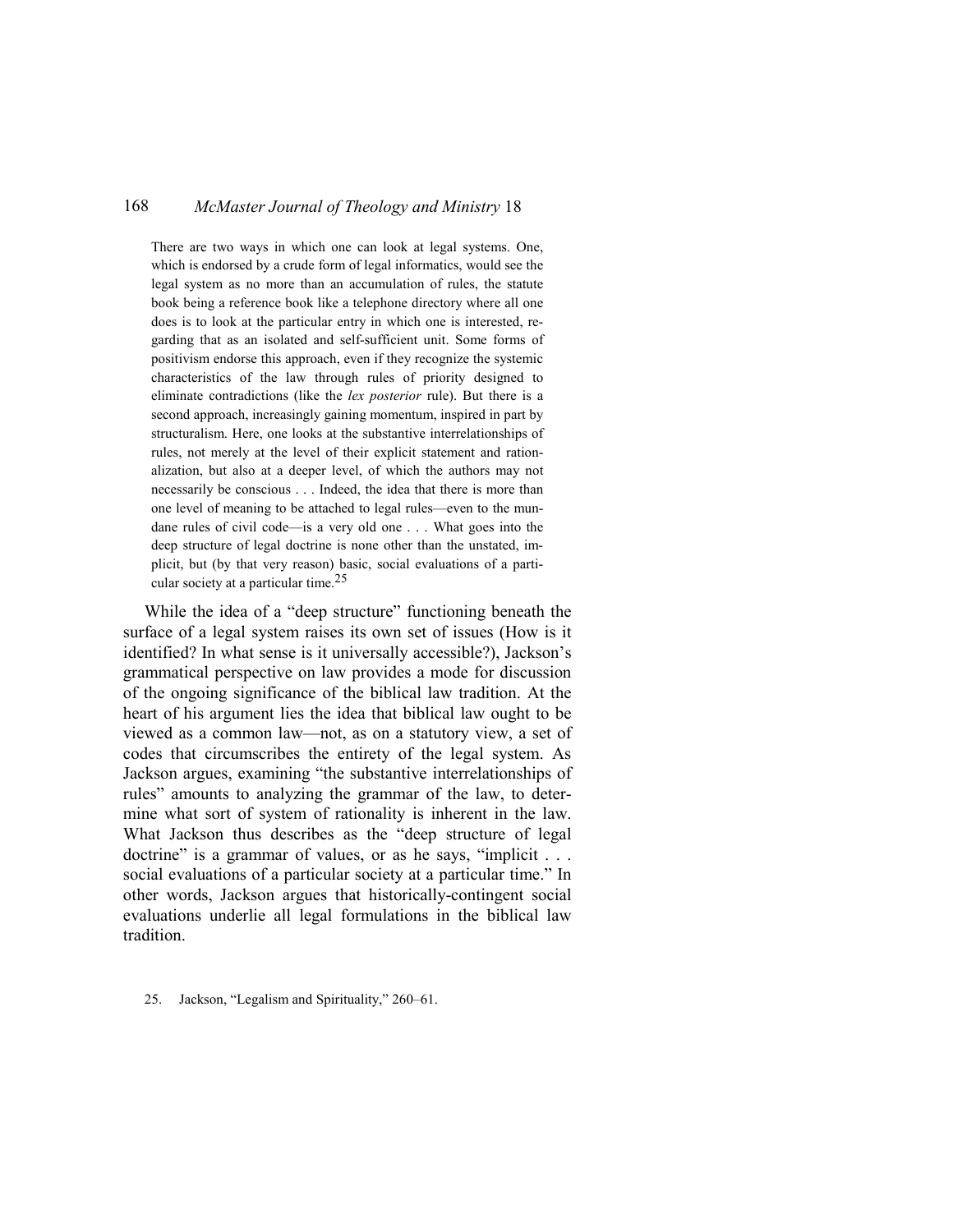More recently, Jackson has explained further that there are basically two ways to understand values in biblical law: either as postulates or semiotic narrative connotations.26 The first view is evidenced in Moshe Greenberg's article, "Some Postulates of Biblical Criminal Law."27 Greenberg argues that underlying biblical criminal law is the following postulate: life and property are incommensurable. To see the values of biblical law as a set of postulates underlying the laws, Jackson points out, the sources must be engaged synchronically. The values themselves are considered to be universal values inferred from the laws as abstractions. Jackson argues that this approach does not deal with the evolution in biblical legal corpora, since Greenberg attempts to treat his sources synchronically. As a result, Greenberg's study does not deal with legal texts that would seem to contradict his postulate.<sup>28</sup>

For analysis of the values of biblical law, Jackson advocates a semiotic approach.29 He proposes a diachronic, non-synthetic interaction with the sources, a view of values not as inferred abstractions but as historically contingent connotations of narrative images, and identification of the institutional contexts that are assumed in the texts as opposed to the contexts we are faced with today. Greenberg's postulates, in theory, can be directly applied to any context, since they comprise universal values. Jackson's semiotic connotations, by contrast, are historically contingent, and require recontextualization when being applied to a new situation.

Jackson's semiotic approach examines three planes of meaning-making for laws which I will elaborate on:

1. Sense construction (either literal or narratival)

2. Literary arrangement (either motive clauses only or thematic arrangement as well)

26. Jackson, "Values of Biblical Law," 602–18.

27. Greenberg, "Postulates," 5–28.

28. For discussion, see Jackson, "Values of Biblical Law," 604–6.

29. Cf. Jackson, *Semiotics of Biblical Law*; Jackson, *Semiotics and Legal Theory*; Jackson, "Legalism and Spirituality," 243–61.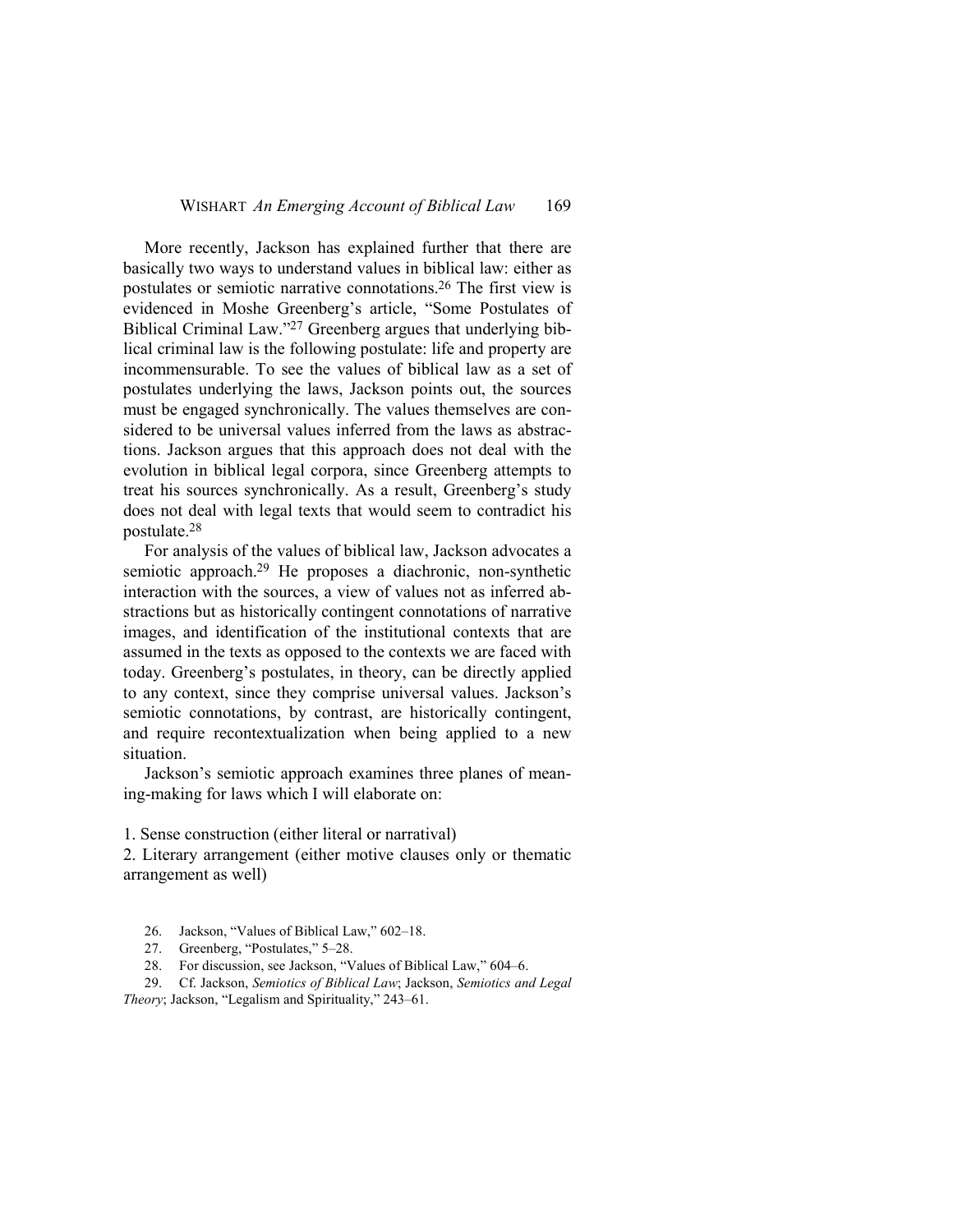# 3. Pragmatic context (either modern "legal" or wisdom laws)

For each level of meaning-making, we can note that law can be understood as a common law or as a statutory law. When it comes to sense construction, the law can be read either literally or narratively. "A 'literal' approach to interpretation (and certainly a modern 'statutory' approach)," explains Jackson, "would at least begin with the assumption that general terms bear their full meaning unless exceptions are specifically stated."30 The alternative that Jackson advocates is a narrative reading. "A narrative approach," he says, "would ask not what range of cases the language 'covered,' but rather what typical images it evoked. The more distant the situation in hand [is] from that typical image, the less the language would be regarded as applicable to the situation."31 For example, the "eye-for-an-eye" law, when read literally, becomes nonsensical in the case of a one-eyed assailant. However, no one would consider this case typical, and thus a more "plain" or "obvious" meaning was sought in place of the literal.

Second, the modes of expressing the values of the text can be sought in motive clauses—explicit language describing the purpose of a law. However, Jackson's semiotic reading advocates consideration also of literary devices and thematic arrangement. The example of Ruth discussed below illustrates this interpretive strategy.

Third, the legal and institutional pragmatic contexts which are assumed by these texts must be considered, especially as they contrast the contexts facing interpreters of those laws today. Fundamentally, this means that characterizing biblical law as a codified collection of laws is a modern imposition. As Berman explains, "the association of 'law' with written, codified law is an anachronistic imposition of our own culture."32 However, this point is likely to cause some confusion, for no other reason than that our modern conception of law is so pervasive, and tends to

- 30. Jackson, "Values of Biblical Law," 607.
- 31. Ibid., 607.
- 32. Berman, "Supersessionist or Complementary?" 208.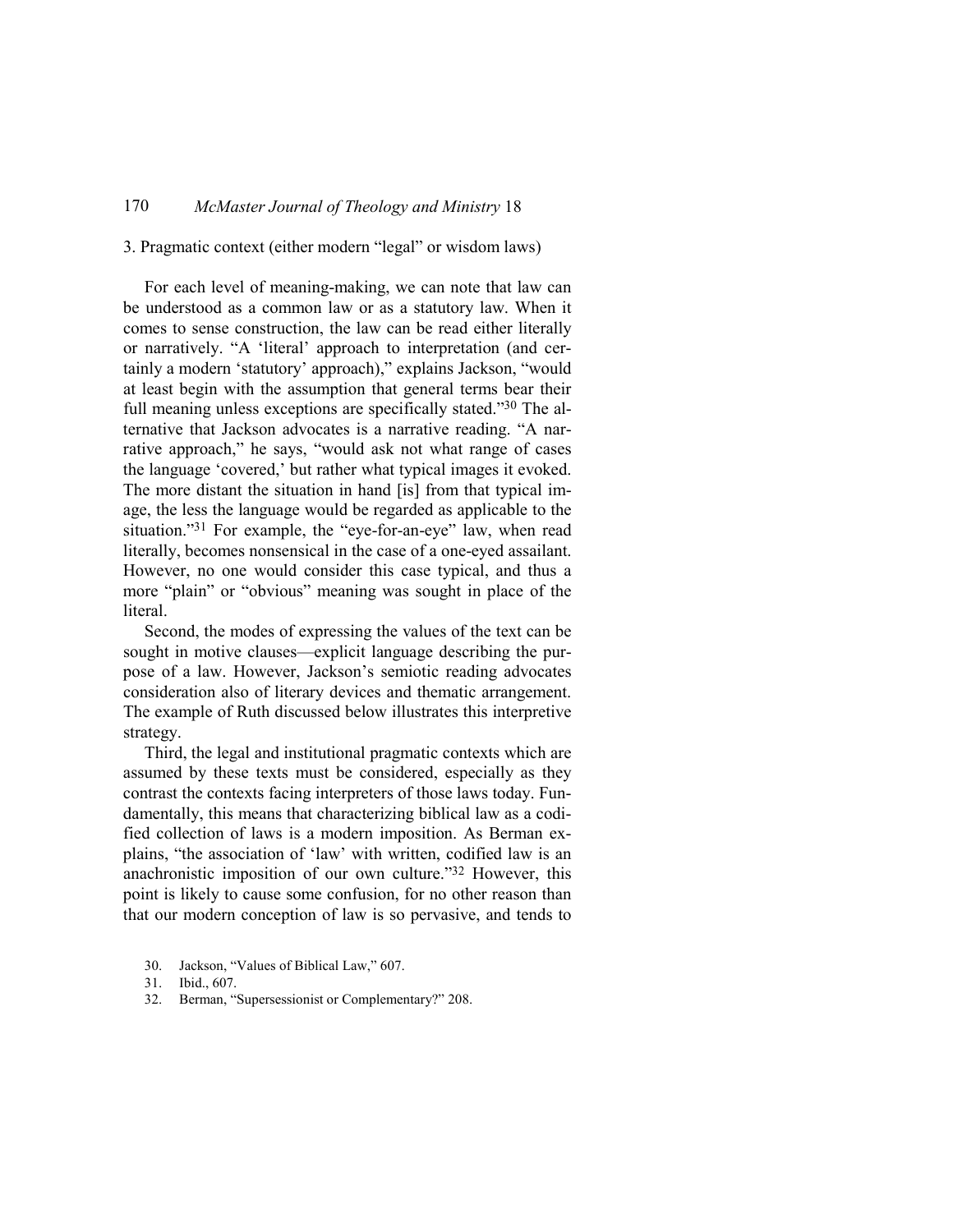be imported into every biblical term that we translate as "law" (such as νόμος or תורה). Jackson's claim is confirmed by Berman, who notes the notion of "customary law" (i.e. common law) more accurately approximates the ancient conception. Within the domain of customary law,

A judge would determine the law at the moment of adjudication by drawing on an extensive reservoir of custom and accepted norms. It would continually vary from locale to locale. One could not point to an accepted text of the law . . . as the final word on what the law was or prescriptively should be.  $33$ 

In biblical law, Jackson furthermore claims, the institutional context actually aimed at minimizing the need for third-party adjudication. Wherever such adjudication was necessary, it would have been sought not from a textual expert or lawyer, but rather from a divinely guided, charismatic authority.<sup>34</sup>

Summarizing Jackson's semiotic view, values should be understood as semiotic connotations that constitute a grammar of law. Laws are evocative of typical cases, not propositions that apply only to those cases explicitly "covered" by the semantic content of the law. Also, the institutional context of biblical law is not statutory law, with a codified text, but wisdom law within particular communities, with an anthology of judgements providing a resource for reasoning according to the law.35 Ultimately, the common-law model, interpreted narratively and literarily as part of a customary law tradition provides a better fit for biblical law than the statutory model implicitly anchoring supersessionist views of biblical law.

33. Ibid., 208.

34. Jackson, "Values of Biblical Law," 610. Cf. 615 n. 55.

35. Another possible institutional context was mentioned above: the law codes may comprise "scholarly treatises meant primarily for training scribes in legal reasoning," or perhaps they are "forms of royal propaganda intended to enhance the reputation of a king" (Morrow, *Introduction to Biblical Law*, 38). However, Morrow (*Introduction to Biblical Law*, 39) notes that although "some biblical law seems to exist more in the area of theory than practicality," and "the collections of biblical law have their own propaganda value," nevertheless "It would be surprising if there were no connection between the collections of biblical law and ancient Israelite legal practices."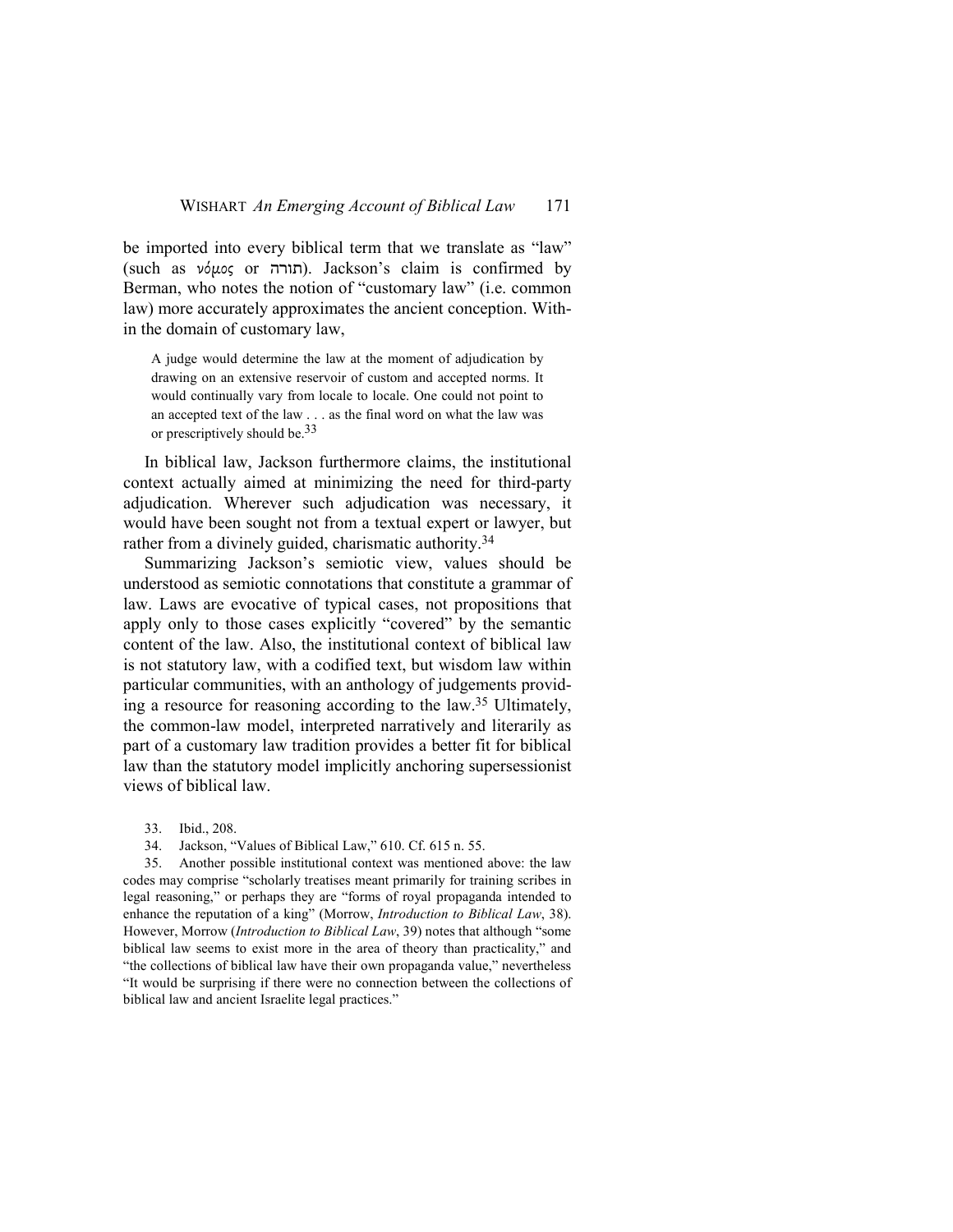#### *Examples of Non-Statutory Interpretation in the Bible*

Three biblical examples will serve to illustrate the argument so far. First, consider Solomon. When challenged to render a just verdict about whom the living infant belonged to in 1 Kgs 3:16– 28, he did not consult the book of the law, but rather formulated a wise judgement that addressed the needs of the particular situation. His pronouncement did not justify itself by referencing codified law; rather his pronouncement enacted the law. His notions of wisdom and justice were shaped by the law tradition, but he was not obligated to fit the current problem within the semantic bounds of previous legislation. The decision went beyond codified law because the problem and its circumstances fell outside the bounds of codified law.

A second example is from the book of Ruth. Berman argues in a 2007 article that Ruth is a homily unfolding according to the order of legal materials in Deut 24:16—25:10.36 Ancient legal material, unlike modern, argues Berman, was typically not organized topically, but rather through association of word, theme, or motif, with a broader, thematic meaning arising from this literary structuring. The arrangement of laws in this section of Deuteronomy, he argues further, indicates the laws had a theme, a larger unit of meaning that is not readily apparent when the laws are taken in isolation. The author of Ruth reads these laws associatively. *Associative reading* corresponds to Jackson's semiotic reading, in that values can be expressed by various modes of textual meaning, including thematic arrangement. An associative reading of these laws, Berman argues, allows the broader theme of dignifying justice for the widow and orphan to become apparent. He argues that the plotline of Ruth is derived from the order of laws in this thematic unit of Deuteronomy as follows:<sup>37</sup>

37. All biblical quotations are from the New American Standard Bible (which orthographically represents Old Testament quotations in the New Testament using small capitals).

<sup>36.</sup> Berman, "Legal Structure," 22–38.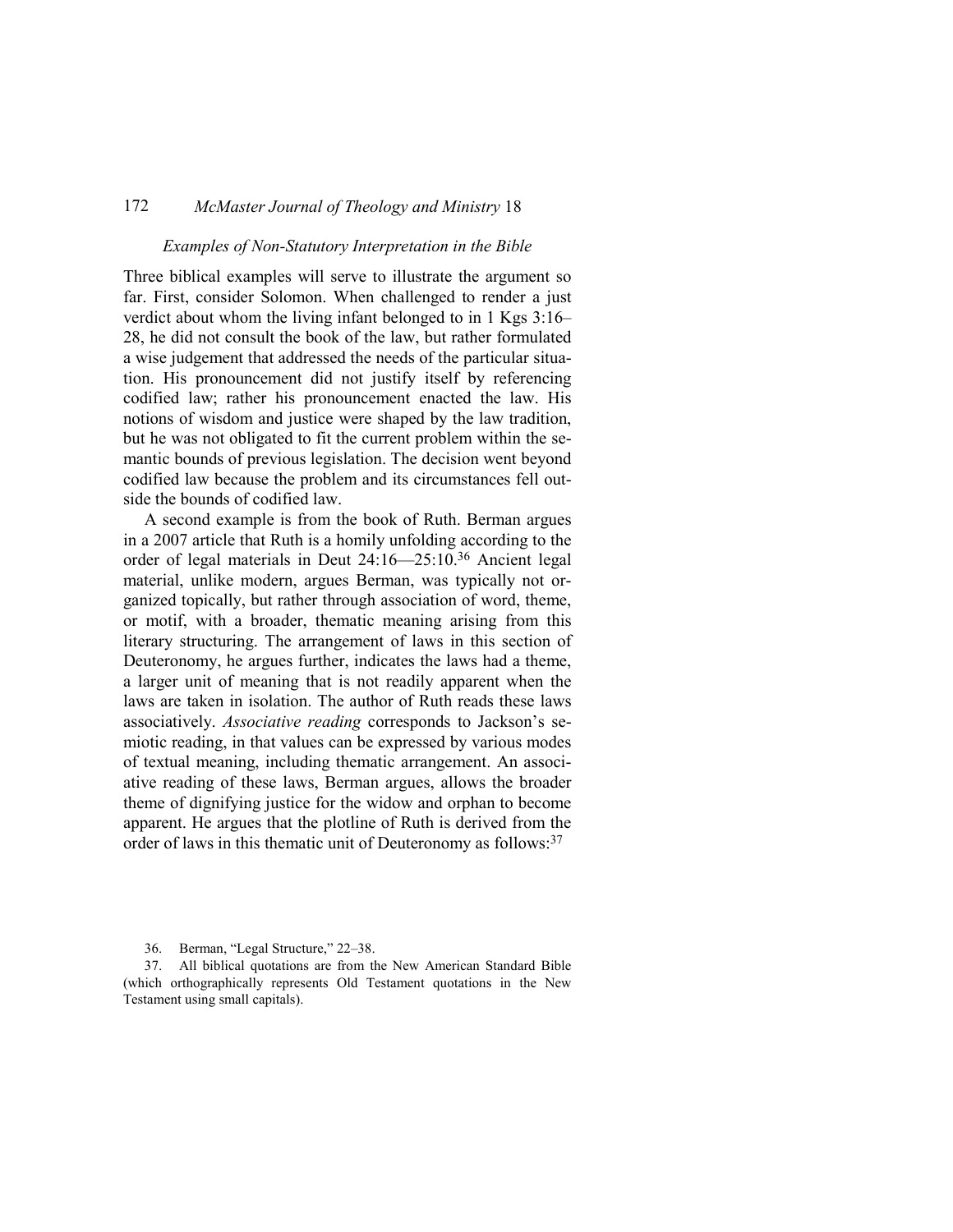# WISHART *An Emerging Account of Biblical Law* 173

| Law in Deuteronomy                                                                                                                                                                                                                                                                                                                                                                                                      | Narrative Sequence in Ruth                                                                                                                                                                                                                                                                                                                                                              |
|-------------------------------------------------------------------------------------------------------------------------------------------------------------------------------------------------------------------------------------------------------------------------------------------------------------------------------------------------------------------------------------------------------------------------|-----------------------------------------------------------------------------------------------------------------------------------------------------------------------------------------------------------------------------------------------------------------------------------------------------------------------------------------------------------------------------------------|
| 16 Fathers shall not be put to<br>death for their sons, nor shall<br>sons be put to death for their<br>fathers; everyone shall be put to<br>death for his own sin.                                                                                                                                                                                                                                                      | Mahlon.<br>Elimelech,<br>and<br>Chilion all die at the outset of<br>the story, arguably due to<br>divine judgement. <sup>38</sup>                                                                                                                                                                                                                                                       |
| 17 You shall not pervert the<br>justice due an alien or an orphan,<br>nor take a widow's garment in<br>pledge.<br>-18<br>But<br>you<br>shall<br>remember that you were a slave<br>in Egypt, and that the Lord your<br>God redeemed you from there;<br>therefore I am commanding you<br>to do this thing.                                                                                                                | Ruth and Naomi are both<br>widows.<br>and<br>Ruth<br>is<br>described<br>like<br>an<br>orphan<br>when she leaves her father<br>and mother's land, to a land<br>where she is also a stranger.                                                                                                                                                                                             |
| 19 When you reap your harvest<br>in your field and have forgotten a<br>sheaf in the field, you shall not<br>go back to get it; it shall be for<br>the alien, for the orphan, and for<br>the widow, in order that the Lord<br>your God may bless you in all the<br>work of your hands.                                                                                                                                   | Ruth not only gleans from the<br>stalks the reapers have gone<br>over, but she also references<br>sheaves herself (Ruth 2:7),<br>commands his<br>and<br>Boaz<br>reapers to leave some stalks<br>for her to gather.                                                                                                                                                                      |
| 20 When you beat your olive<br>tree, you shall not go over the<br>boughs again; it shall be for the<br>alien, for the orphan, and for the<br>widow.<br>21 When you gather the grapes<br>of your vineyard, you shall not<br>go over it again; it shall be for<br>the alien, for the orphan, and for<br>widow.<br>$22 \text{ You}$<br>the<br>shall<br>remember that you were a slave<br>in the land of Egypt; therefore I | field laws<br>The<br>the<br>at<br>beginning of the section in<br>Deuteronomy 24 point to the<br>preservation of the dignity of<br>the poor-who are enabled to<br>likewise work for their food<br>in some sense. These laws<br>have been traced throughout<br>Ruth so far. Similarly, the<br>about not beating a<br>laws<br>deserving man more<br>than<br>forty times is for the purpose |

38. Considering Naomi attributes her distress to Yahweh (Ruth 1:20–21). Cf. Berman, "Legal Structure," 28.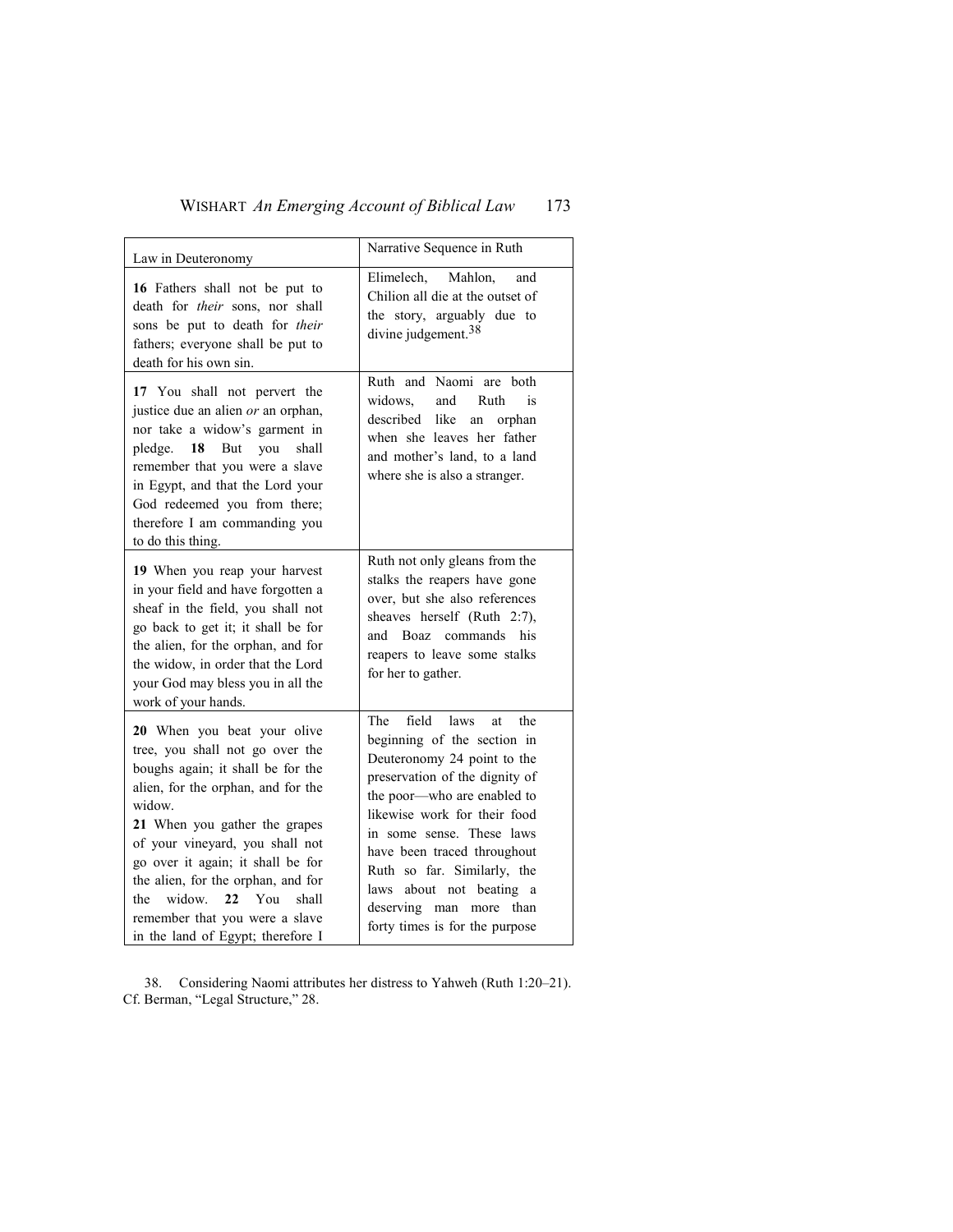| am commanding you to do this            | of not degrading him.             |
|-----------------------------------------|-----------------------------------|
| thing.                                  |                                   |
| 25:1 If there is a dispute between      | Boaz commands his young           |
| men and they go to court, and the       | men not to degrade or harass      |
| judges decide their case, and they      | Ruth in the field (Ruth $2:15$ ). |
| justify<br>the<br>righteous<br>and      |                                   |
| condemn the wicked, 2 then it           |                                   |
| shall be if the wicked man              |                                   |
| deserves to be beaten, the judge        |                                   |
| shall then make him lie down and        |                                   |
| be beaten in his presence with the      |                                   |
| number of stripes according to          |                                   |
| his guilt. 3 He may beat him            |                                   |
| forty times <i>but</i> no more, so that |                                   |
| he does not beat him with many          |                                   |
| more stripes than these and your        |                                   |
| brother is not degraded in your         |                                   |
| eyes.                                   |                                   |
| 4 You shall not muzzle the ox           | Ruth is found by Boaz within      |
| while he is threshing.                  | intimate distance at night, but   |
|                                         | he is nevertheless restrained     |
|                                         | from having her, even in          |
|                                         | marriage, because of the          |
|                                         | kinsman redeemer. <sup>39</sup>   |
| 5-10 When brothers live together        | Ruth is redeemed by Boaz          |

39. Berman admits that this connection is the most tenuous part of his argument, but goes to great length to demonstrate that it is not an implausible connection, especially in light of the connection drawn in *b. Yebamot* 4a between a widow who is not to be restrained from remarrying and fulfilling her sexual desire and Deut 25:4 ("do not muzzle the ox"). This connection is justified on the basis of the next verse, Deut 25:5 ("When brothers dwell together and one of them dies and leaves no son . . ."). As Berman ("Legal Structure," 36) explains, "we have before us a source [here he references the connection between vv. 4 and 5 made in the Talmud] that suggests that perhaps already from an earlier era the injunction against muzzling an ox had been understood as bearing sexual connotation, and from an early era the verse had been read together with the laws of levirate marriage through the exploitation of associative links and the possible meanings that emerge from them." It is worth noting that the remarkable correspondence to each of the other verses in the Deuteronomy passage is itself evidence in support of his reading.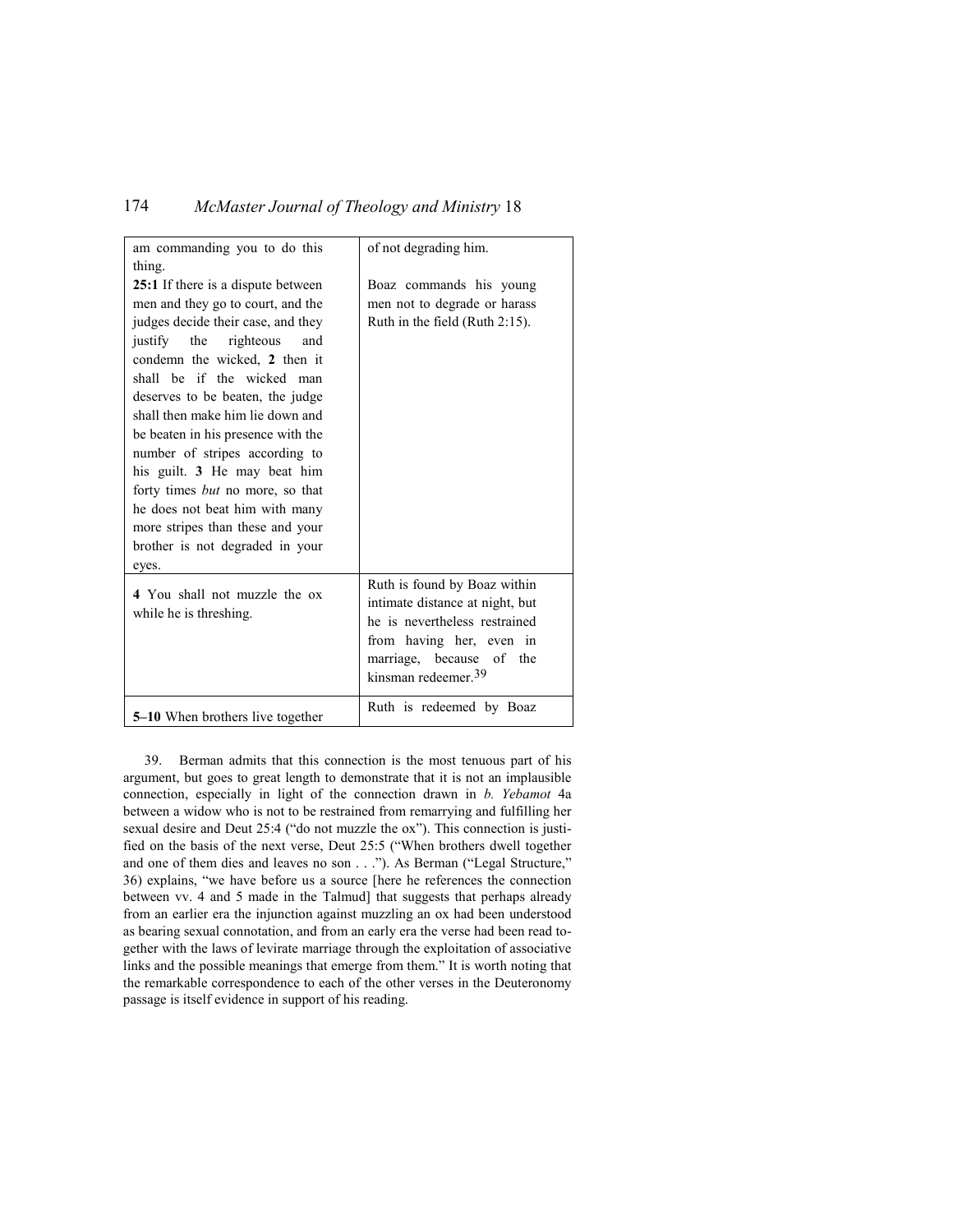| and one of them dies and has no                | according to the laws of       |
|------------------------------------------------|--------------------------------|
| son, the wife of the deceased                  | levirate marriage described in |
| shall not be <i>married</i> outside <i>the</i> | the final section of the       |
| <i>family</i> to a strange man. Her            | passage in Deuteronomy 25.     |
| husband's brother shall go in to               |                                |
| her and take her to himself as                 |                                |
| wife and perform the duty of a                 |                                |
| husband's brother to her $\ldots$              |                                |

In light of this sequential correspondence, Berman therefore argues that an "associative" reading of the law is undertaken in the book of Ruth. This interpretation supports Jackson's claim that the literary arrangement of laws needs to be considered in order to recognize the tacit social evaluations—the values—that motivate the laws.

One final biblical example, food laws in Lev 11:3–23 and Deut 14:3–20, will serve not only to illustrate Jackson's semiotic hermeneutic, but also the "grammar-constructing" function of law.40 Burnside advocates Jackson's narrative approach to biblical law as opposed to a literal one. He demonstrates that biblical food laws serve to establish a paradigm—not simply categories—of clean and unclean. This paradigm uses typical or paradigmatic cases to impart a complex body of knowledge in a practical way, much like wisdom literature. The laws build on one another so that less and less information is required to understand the application of cleanness and uncleanness to new domains. The land animals, in other words, are described in detail, with analytic criteria used to set up a positive picture (cleaving the hoof and chewing the cud), which is then negated in the case of uncleanness using hard cases such as camels and swine, who fulfill only one of the two criteria. Aquatic life also is described with analytic criteria (fins and scales), but no hard cases are necessary, because the listener/reader knows that both criteria must be fulfilled. Birds are only described through negative examples. Burnside argues that this list is meant to establish a typical image of the unclean bird as one that eats what humans eat (fish and

40. Burnside, "At Wisdom's Table," 223–45.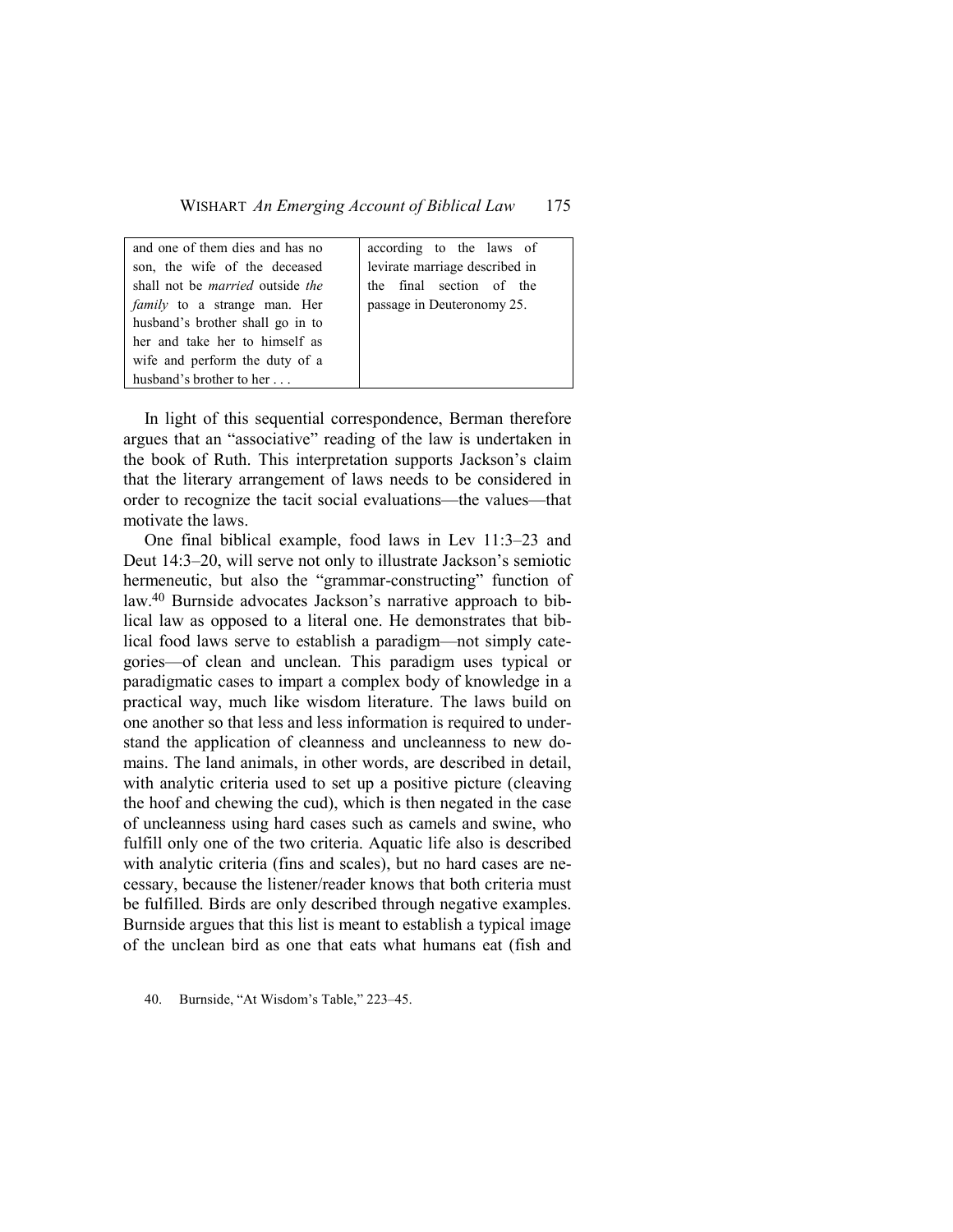animals), which implies the opposite is the case with clean birds —they eat what humans do not eat.<sup>41</sup> Rather than being a closed list of unclean birds, as is typically assumed, the implicit paradigm allows one to evaluate birds not mentioned on the basis of how closely they fit the typical image of an unclean bird. Thus, the paradigm of clean and unclean birds is more like a rule of thumb than a casuistic list of arbitrary rules. According to Burnside, "the list exists *because* there is a paradigm."42 By the time the author reaches the final case, insects, the positive criterion only is listed (insects that walk on all fours [sixes?] are unclean). However, because the implicit paradigm of clean and unclean has been developed enough, the audience is apparently able to handle an exception for leaping insects with segmented legs.

What Burnside demonstrates is that laws can not only evoke typical cases—in agreement with Jackson—but move beyond that to constructing paradigms, or means of reasoning about choices. The textual organization of the food laws offers a clear example of how less information is required as the paradigm comes together, because the laws constitute a way of reasoning about food.43 Who, then, engaged in this process of reasoning? For Burnside the paradigm was especially useful for resolution of dispute between non-judicial agents (the paradigm providing the means of discerning like a judge would). Because these paradigms would have been useful for everyone, it is all the more important to consider the way the law functioned as a system of reasoning for judges—third party agents in disputes.

42. Ibid., 233.

43. One doubts whether the goal of these laws, as Burnside claims, is indeed nutritional education. While this claim no doubt reflects an attempt to recontextualize the food laws for modern society by outlining their social utility, why wouldn't the text have included laws about clean and unclean plants? I suspect that there are sociological issues at play here regarding the construction of group identity. Nevertheless, the mechanism of paradigm construction that Burnside describes is a valuable contribution.

<sup>41.</sup> Ibid., 232–33.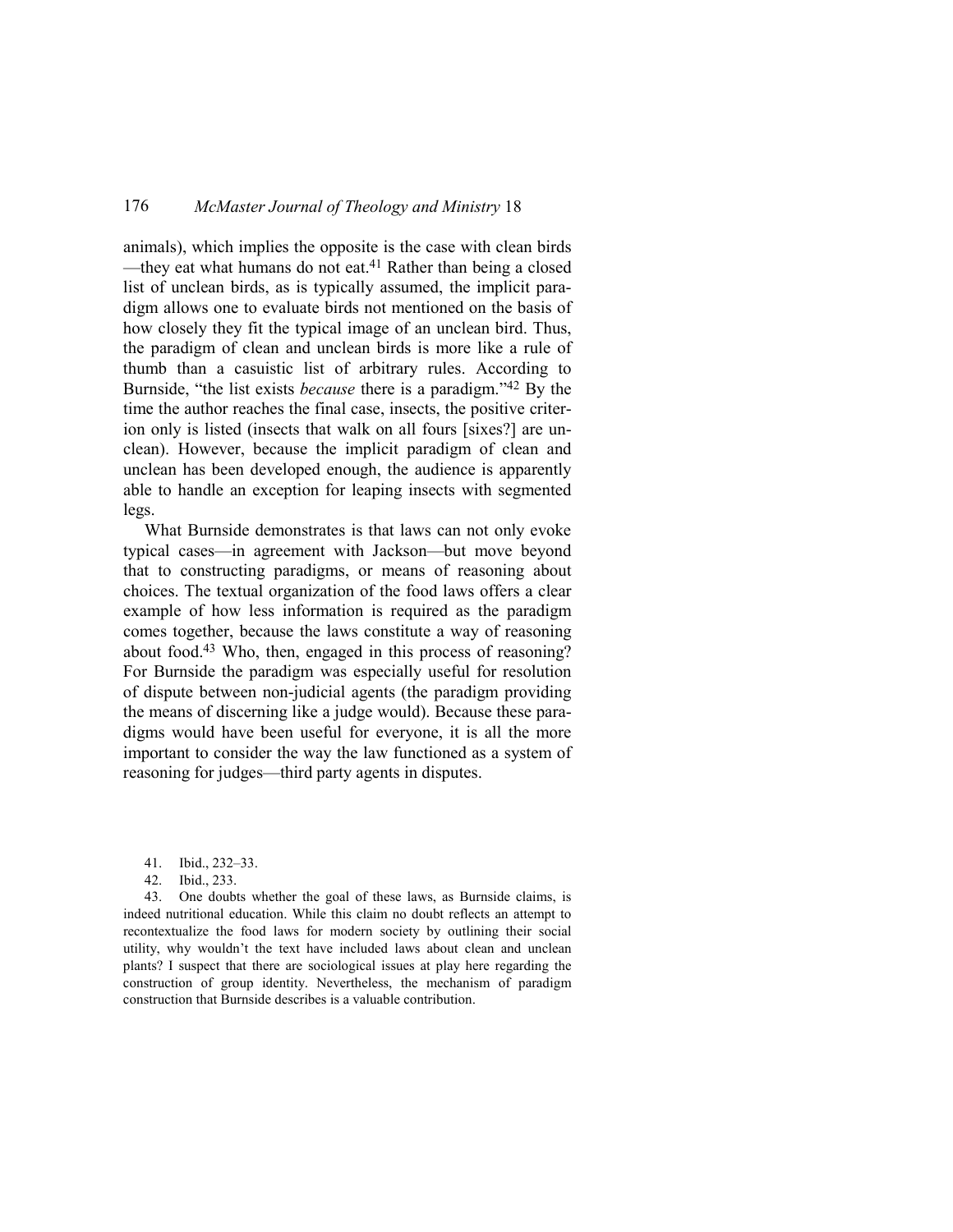# *The Role of Judges*

The nature of the legal tradition in the Hebrew Bible offers insight into the way the tradition likely functioned within the communities that preserved and revered the textual witness to that tradition. If the tradition more closely resembled a common law than a statutory model, then judgments were not lawful because they applied the law, but rather, because they enacted the law.

According to Jackson, "the conventional view that judges exist to apply general rules laid down by higher authority—whether by the legislature or by superior courts in a system of precedents—is no more than a culturally contingent claim that has become typical of the Western conception of law."44 Jackson also advocates the more specific historical argument advanced by Berman that a statutory view of law "was not the dominant conception of the relationship between legislator and judge in the Bible and early Judaism."45 Judges, he argues, did not have the role of *applying* Torah, and certainly not of appealing to an authoritative written code in the pre-exilic period.46 Judges were instead to be guided by the "norms of practical wisdom."47 Elsewhere, he describes how judgement was "for the most part (probably until the time of Ezra) *not* based on application of written texts, but rather on a sense of divinely-guided intuitions of justice."48

Consider the example of Moses in Exod 18:17–27. His fatherin-law Jethro tells him that he is taking on too much by attempting to adjudicate all disputes personally. Instead, Jethro advises the following:

- 44. Jackson, "Legalism and Spirituality," 244.
- 45. Ibid., 244.
- 46. Ibid., 244–45.

47. Ibid., 245. Cf. 2 Chron 19, where Jehoshaphat appoints judges to go throughout the land, but instructs them only to be impartial and fear Yahweh, as opposed to 2 Chron 17, where people are sent throughout the land, and they take the book of the law of the Lord with them. However, in the latter case they do not judge, but teach. Cf. Fitzpatrick-McKinley, *Transformation of Torah*, 144, 87. Jackson elsewhere offers a sustained discussion of the concept of 'wisdom-laws' (*Semiotics of Biblical Law*, 70–92).

48. Jackson, "Values of Biblical Law," 610.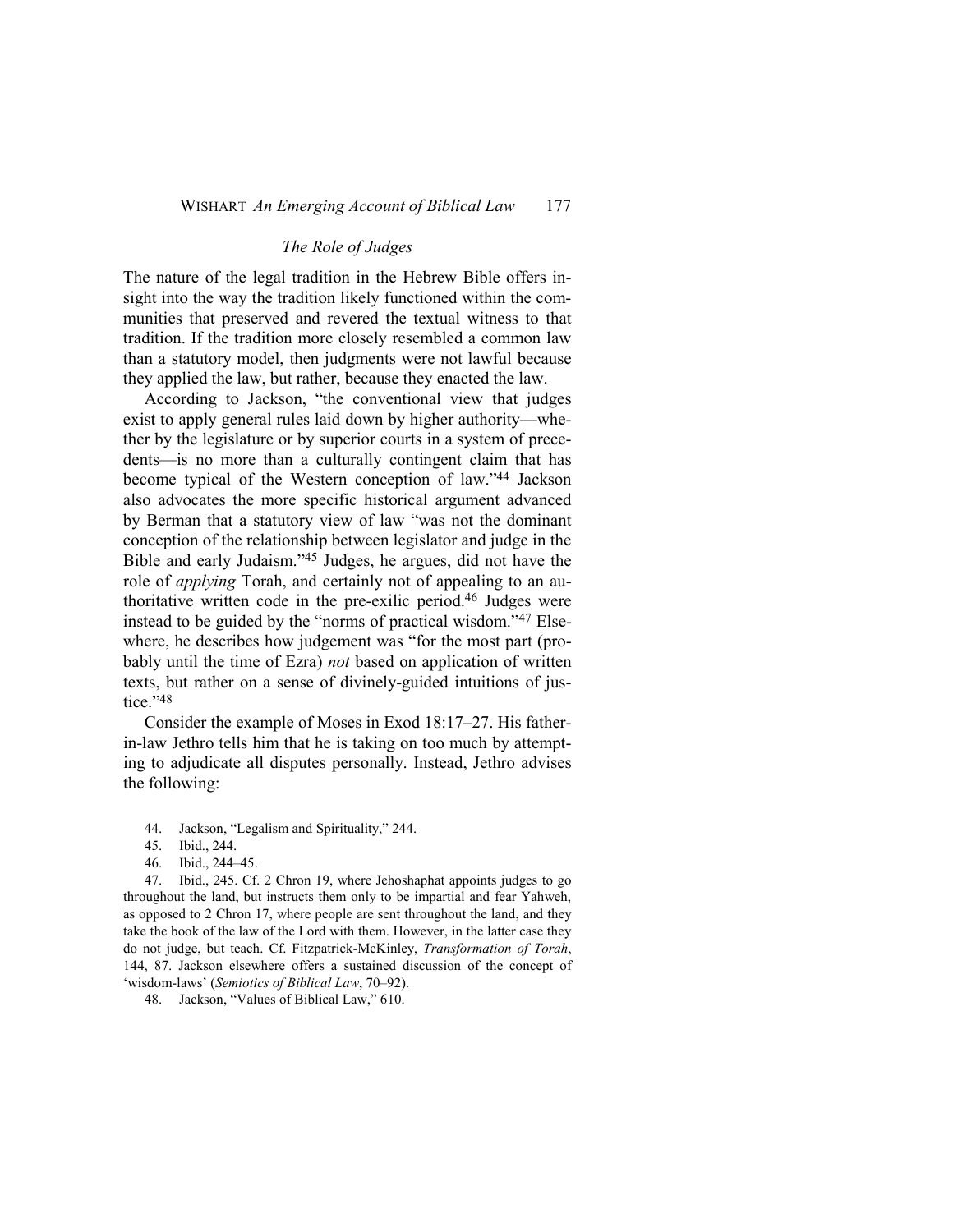**19** . . . You be the people's representative before God, and you bring the disputes to God, **20** then teach them the statutes and the laws, and make known to them the way in which they are to walk and the work they are to do. **21** Furthermore, you shall select out of all the people able men who fear God, men of truth, those who hate dishonest gain; and you shall place *these* over them *as* leaders of thousands, of hundreds, of fifties and of tens. **22** Let them judge the people at all times; and let it be that every major dispute they will bring to you, but every minor dispute they themselves will judge. So it will be easier for you, and they will bear *the burden* with you.

In this example, Moses represents the people to God. His judgement, in return, represents God's judgement. However, Jethro claims that it is not necessary for Moses to judge in each case; rather, Moses should teach the people the laws, with the aim that the laws would "make known to [the people] the way in which they are to walk and the work they are to do." The function of the law in this case was to minimize the need for adjudication. However, Jethro also advised Moses to delegate his adjudicating task even further. Ideally each person would be able to determine the right course of action on their own. However, in case of disputes judges would be sought. These judges, however, cannot simply be meant to have recourse directly to the laws since judgement was required when the laws—which were directed at the entire assembly—failed to address a new challenge. In such a case, the judges were to be truthful, fearing God and rejecting bribes. Their qualifications were not their exactness in applying a written code, but rather their ability to emulate key values of God's law.

Not only was this the case with ancient Israelite law, however, but also with Mesopotamian law.49 The Code of Hammurabi, for example, was meant to be a monument rather than a widely available legal code, Jackson argues, for "There can be no widespread dissemination of laws in the medium of large, engraved stelae. Such stelae have a quite different purpose, they

49. Cf. Taylor, "Form Criticism," 339. Fitzpatrick-McKinley (*Transformation of Torah*, 118–19) argues for a "common Ancient Near Eastern wisdom-moral tradition."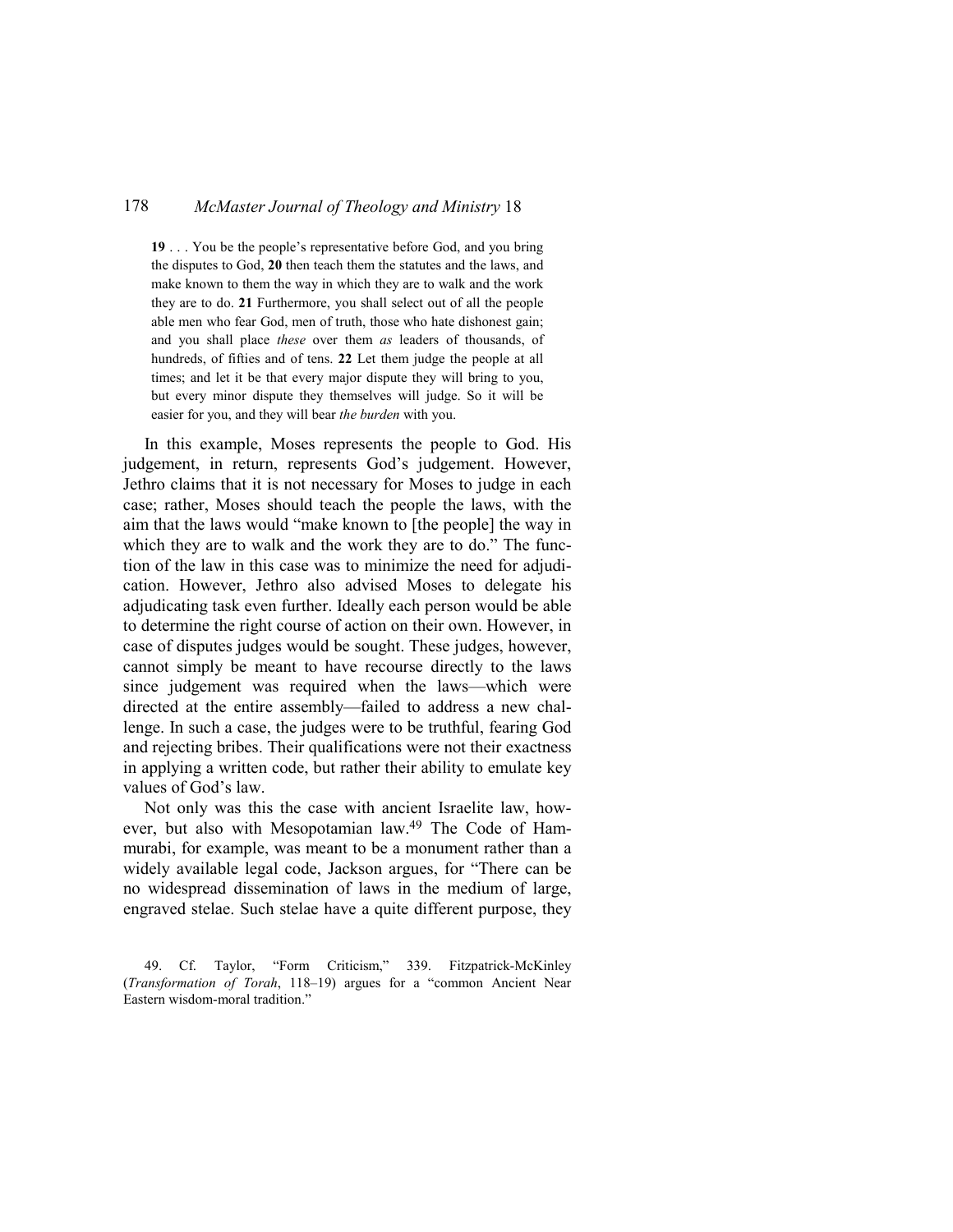are public monuments."50 The Torah's function, he continues, was not to provide "statutory rules" for judges to apply (consistent with the entirety of the biblical law tradition, as argued above). For example, consider Deut 16:18–20:

**18** You shall appoint for yourself judges and officers in all your towns which the Lord your God is giving you, according to your tribes, and they shall judge the people with righteous judgment. **19**  You shall not distort justice; you shall not be partial, and you shall not take a bribe, for a bribe blinds the eyes of the wise and perverts the words of the righteous. **20** Justice, *and only* justice, you shall pursue, that you may live and possess the land which the Lord your God is giving you.

According to this passage in Deuteronomy, judges should be appointed, but they are not directed to follow the law—though this is by no means discouraged—but rather to pursue justice.<sup>51</sup> In other words, Jackson envisions ancient Israelite law as a system embodying values such as justice; the judges who administer the law, on this view, ought to embody the values of the law.<sup>52</sup> The spiritual authority by which judges operated was supposedly a line of unbroken succession through laying on of hands directly back to Moses, whom God appointed (i.e. Deut 34:9).<sup>53</sup> Thus the authority of judges was, by derivation, the authority of God.

Denise Reaume makes a theoretical distinction between topdown and bottom-up legislation that is helpful for describing the relationship between the biblical law tradition and ongoing judicial pronouncement. There are, she argues, two ends of a spectrum of approaches to lawmaking. "The first model operates in a top-down fashion, and is associated with the legislative approach

50. Jackson, "Legalism and Spirituality," 249.

51. Ibid., 245. Cf. Fitzpatrick-McKinley, *Transformation of Torah*, 86. Debate about this issue also is discussed in depth by Jackson (*Semiotics of Biblical Law*, 146–64, esp. 153 and 164)

52. There are obvious overlaps in this discussion with virtue ethics, though in this case a concrete goal (living in the land) motivates virtue rather than (or at least more specifically than) an implied abstract notion of the good. Cf. Porter, "Virtue Ethics," 87–109; Tousley and Kallenberg, "Virtue Ethics," 814–19.

53. Jackson, "Legalism and Spirituality," 254.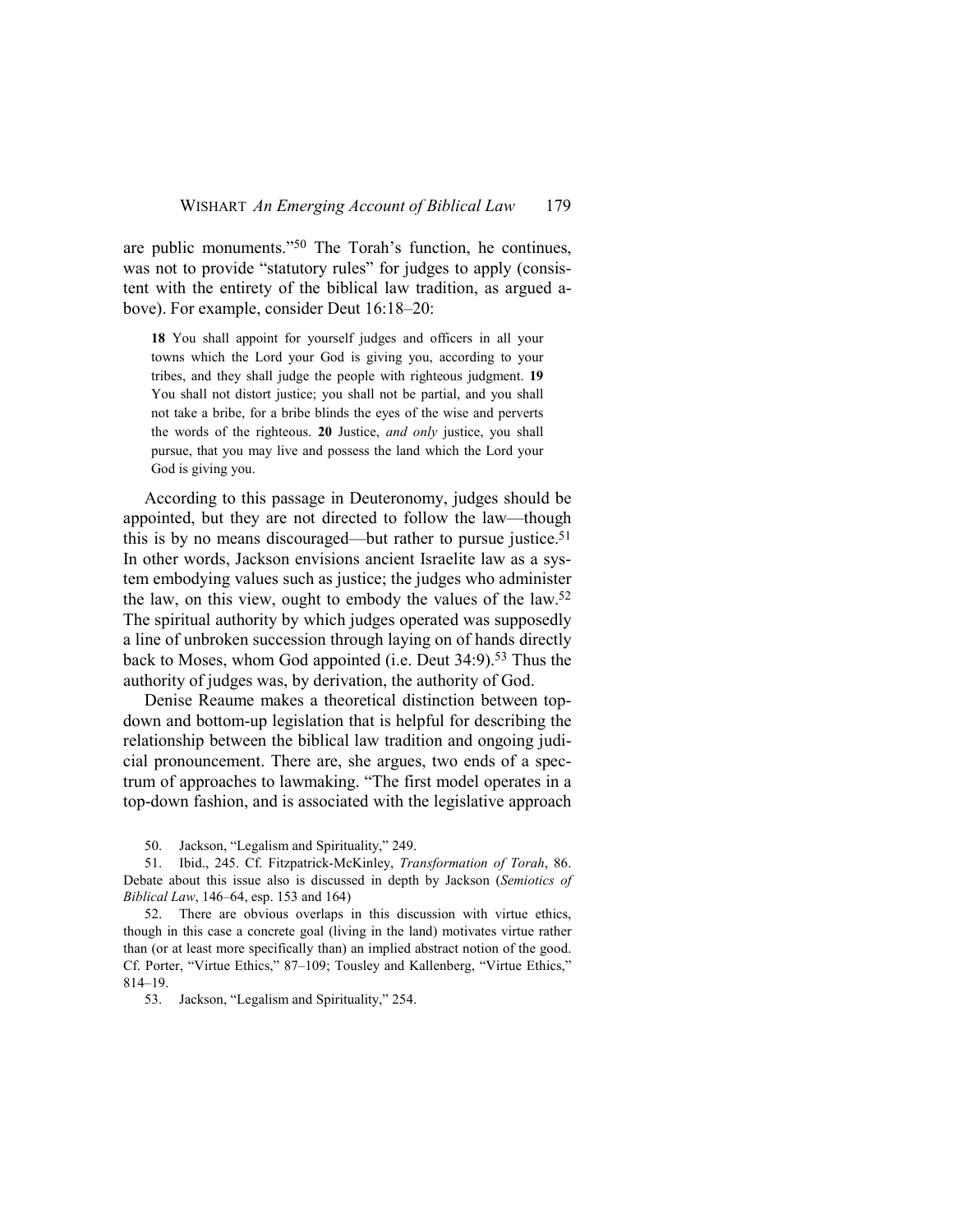to norm creation. The second exemplifies a bottom-up methodology, and is based on the common-law process."54 Because the top-down approach begins with a general theory, Reaume explains, "theorizing is mostly the job of the legislature. If the legislature properly fulfills its function of working out a comprehensive moral theory and drafting the specific rules necessary to deal with all possible fact situations, there should be little need for adjudicators to engage with the large moral principles underlying the rules."<sup>55</sup>

On a bottom-up model of legislation, the process is reversed. She explains, "This model holds that although we may agree on and be deeply committed to certain abstract values or principles, we cannot anticipate all the fact situations in which they may be implicated, nor can we fully map out a comprehensive view of the concrete consequences implicated by those values."56 The bottom-up model, she explains, is the legislative process of a common law legal system. This model seeks to determine what it means to uphold certain values in particular cases.

The theoretical distinction Berman, Jackson, and Burnside outline between common-law and statutory models is analogous to Reaume's distinction between bottom-up and top-down legislation. Biblical law, because it is a common-law tradition, requires the authoritative pronouncements of judges in order to function in new circumstances. The law is essentially inoperative apart from the interpretive application of judges. However, because the pronouncements of judges have the force of law, the law tradition is actually extended through judgements. If the biblical law tradition is indeed better described as a common-law tradition than a statutory system, then by analogy it is accurate to say that biblical law is not autonomous, but functions through the agency of judges.<sup>57</sup> Accepting these premises, I would argue

- 54. Reaume, "Of Pigeonholes and Principles," 116.
- 55. Ibid., 119.
- 56. Ibid., 117.

57. The term *judge* here may refer to a judge in a court of law, or the monarch whose word is law, or to an elder respected in a community—what is critical is that someone holds authority within a community and exercises that authority in the interpretation of the community's law tradition, and does so as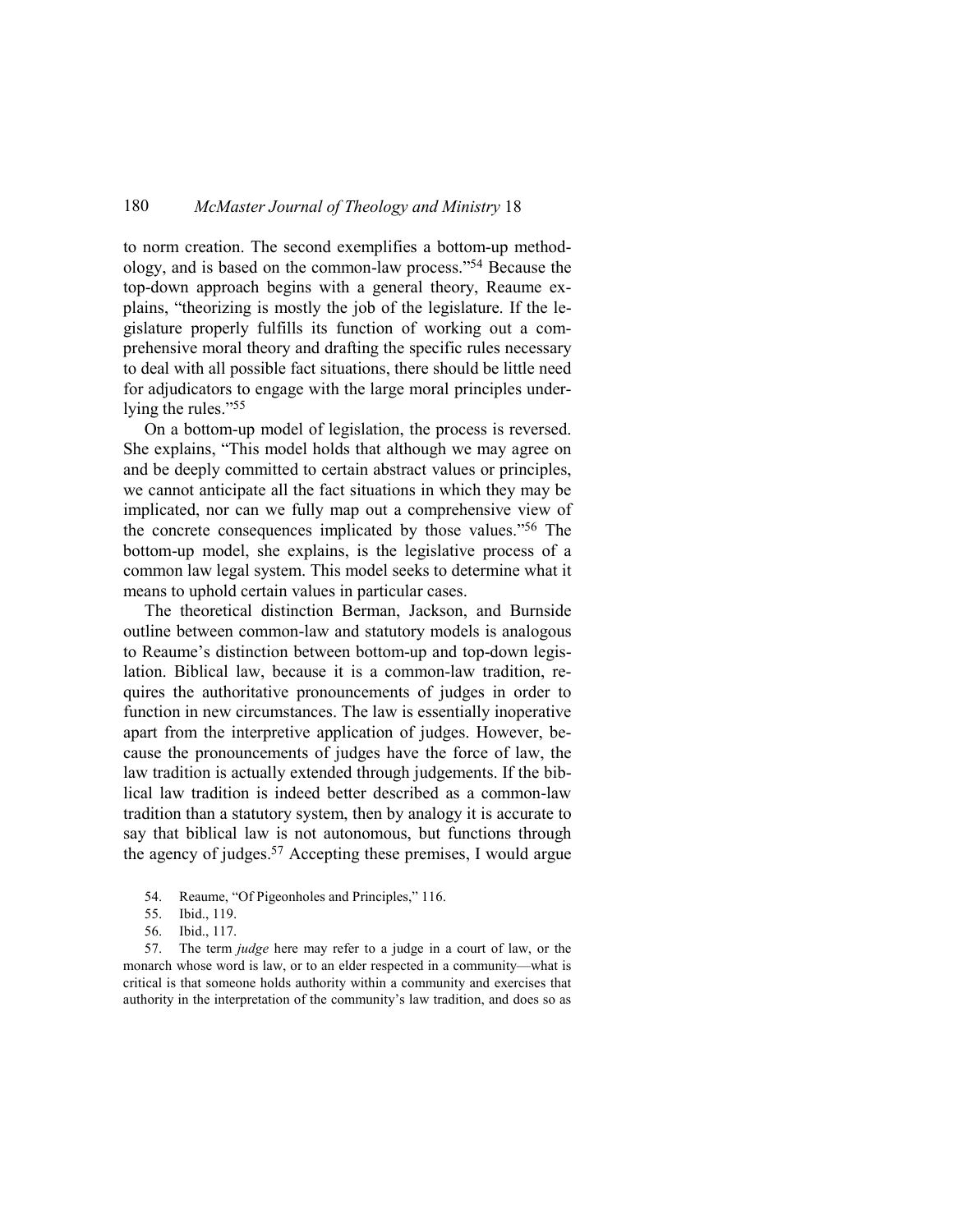that the biblical law tradition is, therefore, coextensive with the ongoing interpretation of judges who make pronouncements about the ongoing significance and enactment of the law.

To summarize the argument thus far, a complementarian approach offers a more coherent account of both the continuities and discontinuities between the biblical law corpora. The complementarian approach rejects the statutory model of law in favour of a common-law model, and accordingly adopts a suitable "semiotic" hermeneutic as articulated by Jackson and applied by Burnside in regard to food laws and Berman in regard to the book of Ruth. This hermeneutic seeks to identify the typical cases and contexts implied by biblical laws, and also seeks to propagate this tradition in a way that reflects the similarity or dissimilarity from those typical cases. Moving forward, we can ask whether this biblical law tradition is propagated in the New Testament, and what we would expect to see if it were.

# *Biblical Law in the New Testament*

The preceding discussion has focused on the nature of the legal tradition evidenced in the Hebrew Bible, and one of the central ideas that I have pursued is the notion of the law tradition as a common-law, rather than statutory model. However, it is important to consider the issue of the New Testament authors' (and the historical figures they depict, insofar as a reasonable historical picture can be inferred from the texts) engagement with the biblical law tradition. Is the biblical law tradition, understood as a common-law tradition, propagated in the New Testament? If it appears to be so, then the common-law construal of law in the Hebrew Bible is rendered even more plausible. In this section I will examine some of the evidence and arguments that this is indeed the case.

Jackson has extended his discussion about the role of law in ancient Israel into Second Temple Judaism and the New

a third party in a dispute. As examples consider the accounts of Solomon and of Moses and Jethro above.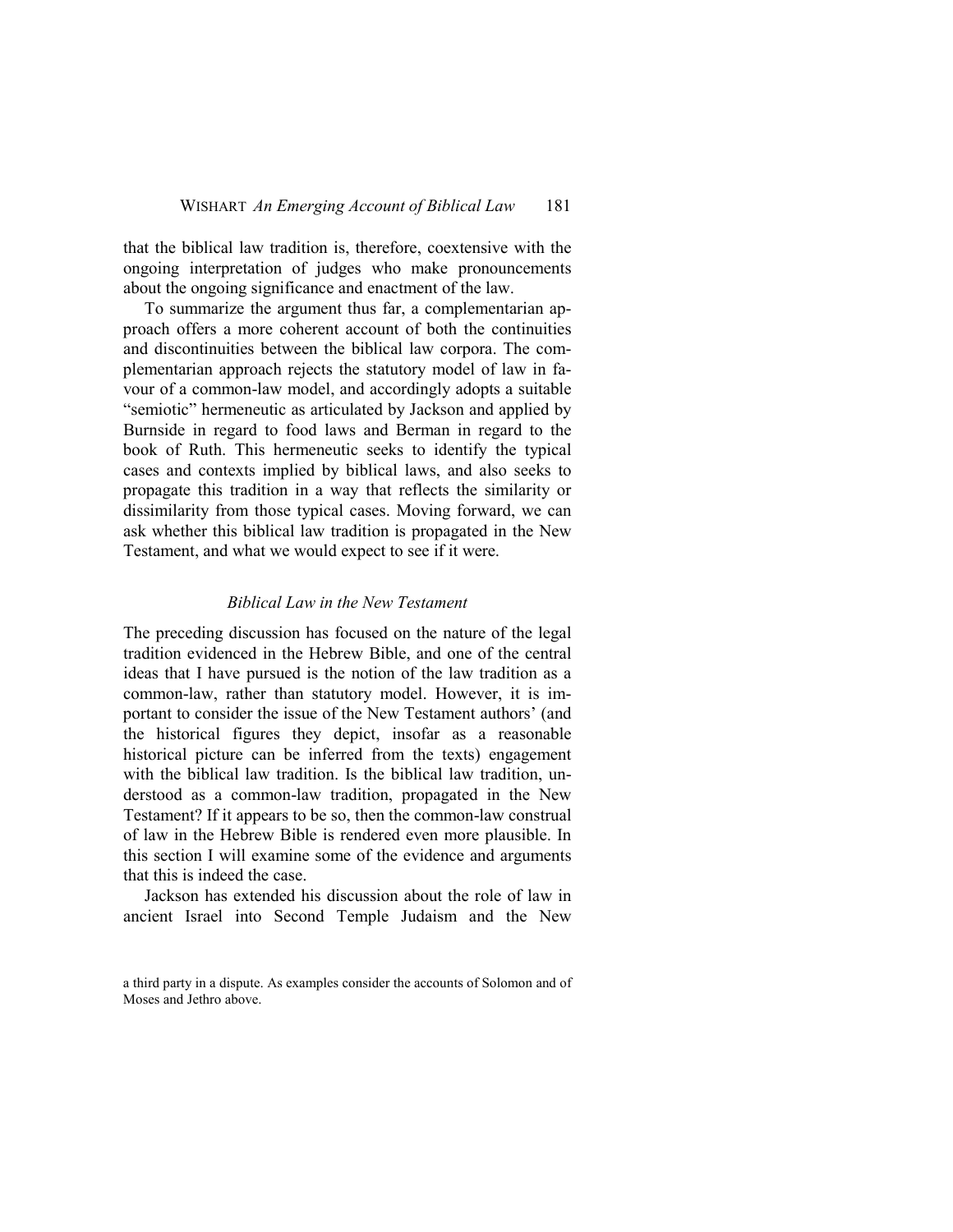Testament.58 He surmises, "the distinction between the role and functions of legislation and adjudication assists in understanding the thorny question of the relationship of Jesus to the law in the New Testament."59 While some consider the Sermon on the Mount as a sort of "new Torah," replacing the old,<sup>60</sup> Jackson argues, "The famous introduction to the Sermon on the Mount may be taken as an affirmation of the integrity and stability of divine legislation."61 Jackson, then, posits a continuity between the legal tradition of ancient Israel and that of Second Temple Judaism. He also describes "the charismatic authority of the biblical judge" as a feature of the biblical law tradition that was carried over into rabbinic Judaism, and thus was almost certainly an operative feature of the intervening era's legal tradition. As with the documents of the Pentateuch, New Testament use of the Old Testament legal tradition generates the same set of difficulties mentioned above (e.g. why do different texts exhibit apparently different implementations of the legal tradition?).<sup>62</sup> Jesus does expand Old Testament laws in the Sermon on the Mount.63 However, it is too simplistic to simply claim that Jesus rejects or replaces the Old Testament legal tradition.<sup>64</sup>

- 58. Cf. Jackson, *Essays on Halakhah*, 13–31.
- 59. Jackson, "Legalism and Spirituality," 249.
- 60. E.g. Viljoen, "Jesus' Teaching on the Torah," 135.
- 61. Jackson, "Legalism and Spirituality," 250.

62. Law in the New Testament is a highly debated topic. Key issues typically revolve around Jesus and Paul's use of the law; however, James also generates discussion. For a summary of issues regarding Paul, see Das, "Paul and the Law." Cf. Wishart, "Paul and the Law," 153–77. The list of relevant works could easily be expanded but would not serve the purposes of this essay.

63. Sanders, "When Is a Law a Law?" 147.

64. A widely held view claims that Jesus and Paul opposed the law in some sense, whether aspects of the law or ways of performing the law, and that one or both of them advocated a "new law" in place of the old (Rosner, *Paul and the Law*; as this relates to both Old Testament law and ethics, see Selman, "Law," 513). Sanders ("When Is a Law a Law?" 140–41) summarizes this 'replacement' position: this view encompasses a number of claims, including (1) the law demands perfect obedience; (2) the law is not good; and (3) it has been replaced by something. This view deals with (A) the pro-law statements by saying they refer either to a new law, or to the demands lying behind the law, and (B) the anti-law statements by saying they refer to "the supposed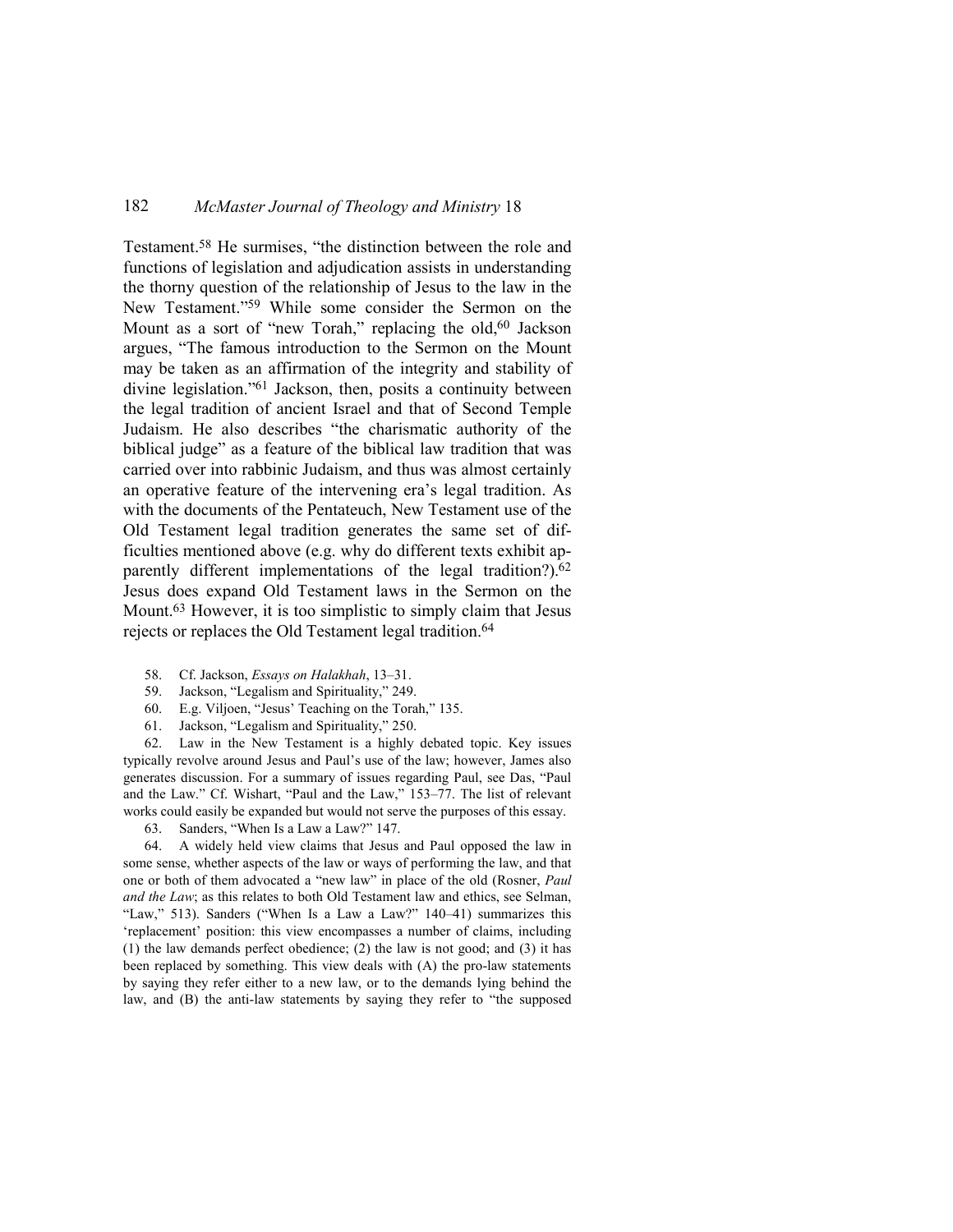Jesus, he explains, claims authority to restate the law in the tradition of the eschatological prophetic role of one who is like Moses, much like the Teacher of Righteousness of Qumran.<sup>65</sup> The Rabbis, moreover, allowed that such a prophet may suspend the law in particular circumstances.66 The Babylonian Talmud, he points out, also offers about thirty examples of adjudicating against the Old Testament law's stipulations, which highlights the fact that strict conformity to Old Testament law was not always the norm, even outside of the New Testament.<sup>67</sup>

In regard to plucking the heads of grain on the Sabbath, for example, Jesus does not quote a law, but a precedent.<sup>68</sup> In Matt 12:5–7, Jesus asks,

**5** Or have you not read in the Law, that on the Sabbath the priests in the temple break the Sabbath and are innocent? **6** But I say to you that something greater than the temple is here. **7** But if you had known what this means, 'I desire compassion, and not a sacrifice,' you would not have condemned the innocent.

While the Pharisees were concerned that Jesus's disciples had not followed a rule, Jesus has a twofold response: on the one hand, he affirms the authority of the legal tradition by referring to a precedent from the law, and on the other hand, he indicates that a new circumstance—the arrival of one greater than the temple—requires that his disciples do otherwise than the literal meaning of a previous judgement or rule. This non-compliance, he claims, actually honours the legal tradition better than strictly "literal" obedience in this case.

Jewish legalistic way of doing the law," or else to the ritual aspects of the law (141). Moreover, (C) the further demands that Jesus and Paul make realize God's demand for perfect obedience.

65. Jackson, "Legalism and Spirituality," 250. This Teacher was a "prophet-like-Moses" who "reformulated many of the rules [of Torah]" (Jackson, *Essays on Halakhah*, 19).

66. Jackson, "Legalism and Spirituality," 250. Cf. Elijah's sacrificing on Mt. Carmel—not at the temple—is presented as implicitly justified deviance from the law's stipulations, whereas sacrifice at the high places was generally condemned.

67. Ibid., 251.

68. Ibid., 251.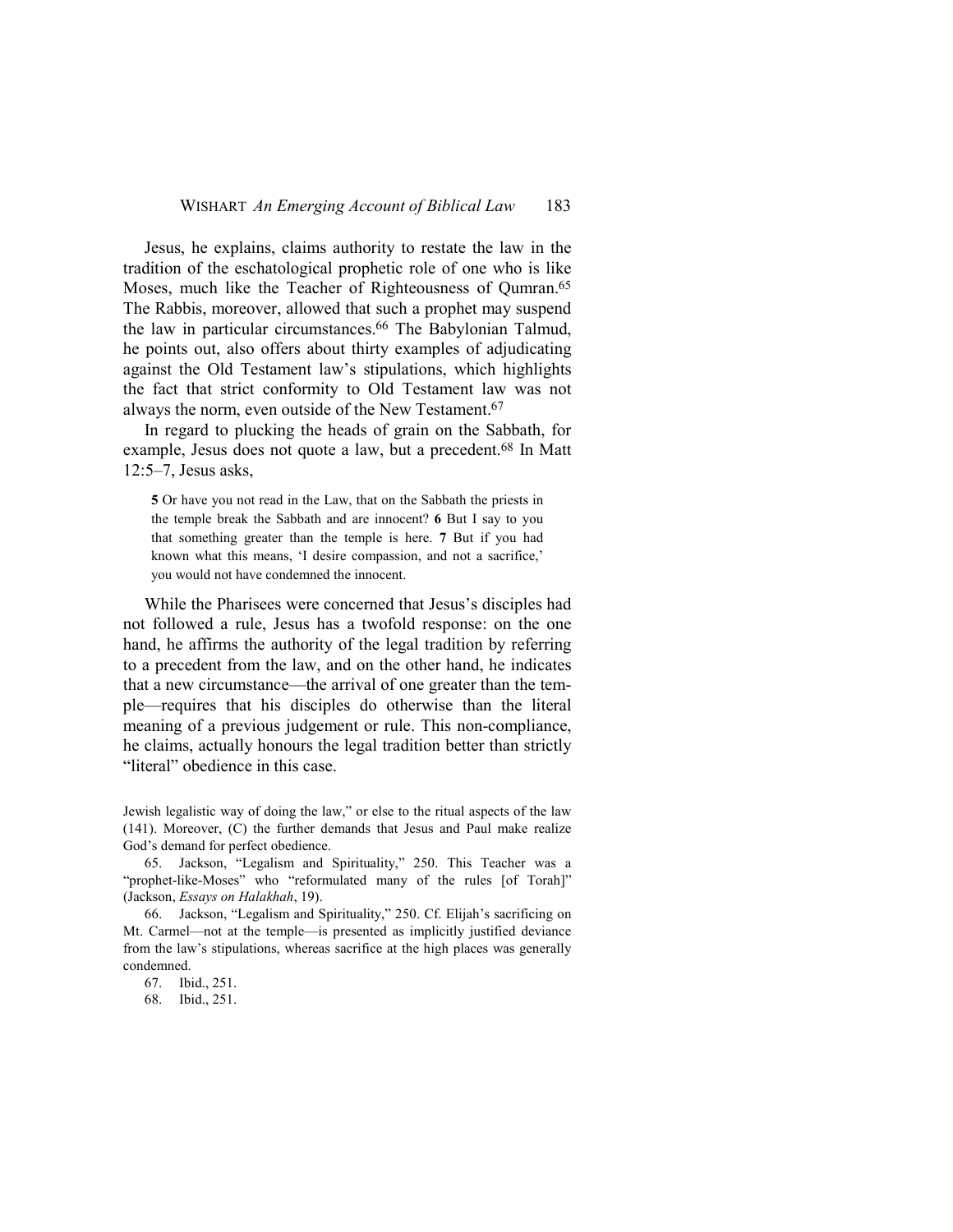A common-law tradition, for its part, not only allows for judgements that do not align with previous judgements, it actually requires new decisions in new contexts. This legal model, argues Jackson, explains how Jesus can go beyond codified Old Testament laws and yet claim his teaching is coextensive with that very tradition.<sup>69</sup>

A source of disagreement, however, is when and why new decisions should differ from old decisions. For example, Jesus's instruction to love God and neighbour is in some sense unambiguous as a norm for Christian ethics; people do not necessarily find it difficult to apply this abstract love rule to concrete situations. The difficulty, however, is getting everyone to agree on when and how certain applications, the hard cases, are legitimate. In this sense there is what Reaume calls a "latent legitimacy dilemma with the bottom-up method."70 In other words, this kind of model raises the problem of authority—who has the authority to make judgements? "Adaptation to change keeps the law supple," she continues, "yet the more creative a new formulation of an old principle is, the more likely it is to provoke questions about the nature of the decision maker doing the reformulating."<sup>71</sup>

For this reason, a bottom-up method functions only when there is an authoritative decision maker, a judge, who can determine the nature of the new situation, its analogy to past situations, and the obligations to the law that are entailed by the situation. If we consider Paul's instructions, his letters exhibit for us occasions on which he exercised his authoritative voice as an apostle to determine the proper behaviour in specific circumstances. However, apostles are not always present to make decisions, and elders may disagree among one another about the obligations of the moment—how best to love God and others in a concrete situation. This reflection may illuminate for us why it

Sanders's, by contrast, claims that Matt 5:17-19 must be an interpolation. He tendentiously claims, "Jesus could not have said anything about the law as explicit as Matthew 5:17–20" (Sanders, "When Is a Law a Law?" 149).

<sup>70.</sup> Reaume, "Of Pigeonholes and Principles," 119.

<sup>71.</sup> Ibid., 119.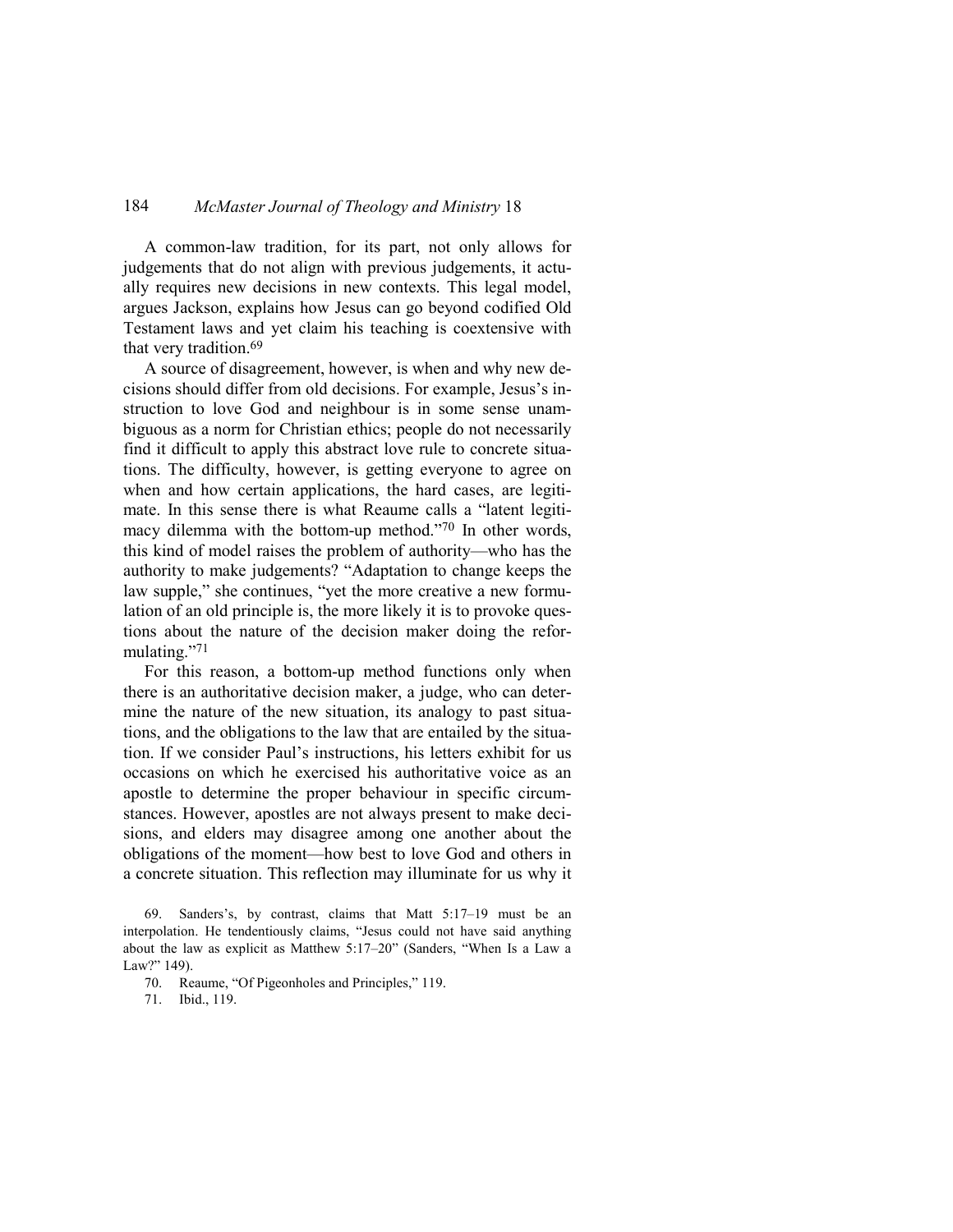is that Paul desires so strongly for his readers to develop discernment: he wants them to be able to make these decisions with faithfulness—to be able to stand before the Lord Jesus on the judgement day with clear consciences. In Rom 12:2–3, Paul says,

And do not be conformed to this world, but be transformed by the renewing of your mind, so that you may prove what the will of God is, that which is good and acceptable and perfect. For through the grace given to me I say to everyone among you not to think more highly of himself than he ought to think; but to think so as to have sound judgment, as God has allotted to each a measure of faith.

Paul desires for his assemblies to have renewed minds that engage wisely and with discernment, proving the will of God. This instruction introduces the letter's parenetic material, where Paul turns his focus from problems of humanity and theology to problems of appropriate behaviour.72 However, does Paul consider the behaviour he advocates to be consistent with the biblical legal tradition? At this point I would like to suggest that Paul envisions the ethical norms of his communities to be consistent with the values and paradigms of the biblical law tradition. I will mention three points that seem to indicate this is so.

First, whatever his understanding of the biblical law tradition, Paul does respect the authority of that tradition and the texts that bear witness to it. While the case may be overstated at times, the recent Paul within Judaism movement has at least demonstrated that there is some sense in which Paul does consider the Torah as a normative legal–ethical tradition.73 For example, when Paul exhorts the Romans to "Owe nothing to anyone except to love one another" in Rom 13:8, his rationale is not explicitly that Jesus commanded it, or that love is a superior virtue, but rather that "the one who loves his neighbour has fulfilled the law." In fact, all of the commandments, even commandments from the Decalogue such as "you shall not commit adultery," "you shall

72. Porter, *Letter to the Romans*, 229–34.

73. There are varying degrees of Torah-observance attributed to Paul. For the strongest claim, see Nanos, "Paul's Non-Jews," 26–53; Nanos, "Myth of the 'Law-Free' Paul," 1–21.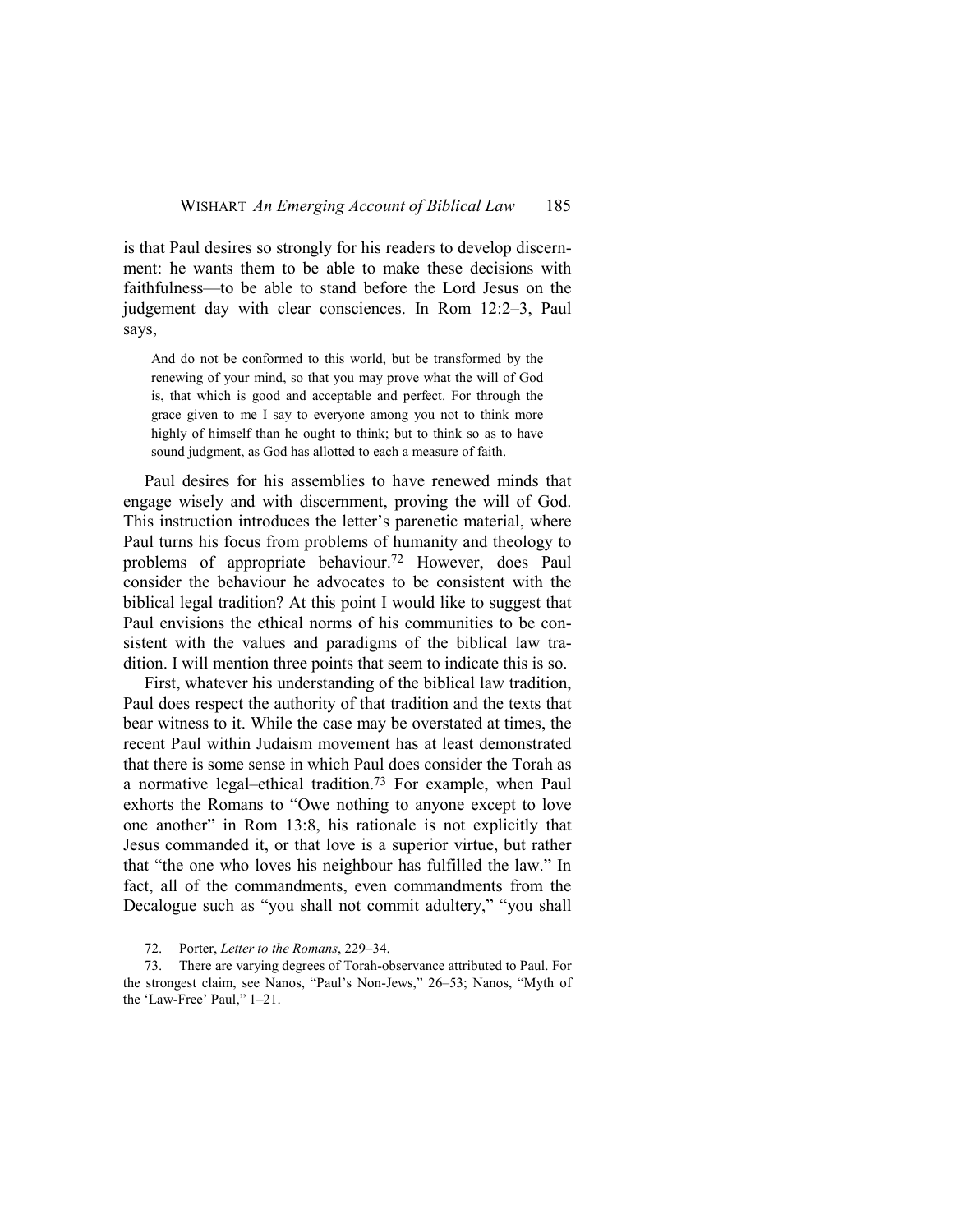not murder," and "you shall not covet," Paul claims, are "summed up" in the law of Lev 19:18, "You shall love your neighbour as yourself."<sup>74</sup>

Second, Paul appears at least some of the time to interpret laws in a way similar to Jackson's semiotic hermeneutic. Consider 1 Cor 9:8–10. Paul claims that evangelists ought to be supported financially, and justifies this claim by saying,

I am not speaking these things according to human judgment, am I? Or does not the Law also say these things? For it is written in the Law of Moses, "YOU SHALL NOT MUZZLE THE OX WHILE HE IS THRESHING." God is not concerned about oxen, is He? Or is he speaking altogether for our sake? Yes, for our sake it was written . . .

Paul explicitly rejects the idea that a literal reading of this law circumscribes all the ways the law should be applied. We have already seen one other instance where this law was not taken "literally," in terms of how it must be applied, but rather the literal meaning indicated a larger thematic meaning that arises from its original context as a whole.<sup>75</sup> The narrative image evoked by the oxen law is different enough from the context of the original formulation (though apparently still appropriately applied to the financial compensation of first-century elders in the assembly) that Paul was justified in reinterpreting the literal meaning's import for a new situation. Paul does not appeal to this original context, but his interpretation is nevertheless consistent with the broader ideas regarding human dignity and the right of the widow and orphan to work for a living, as Ruth did.

Third, the legal and institutional context of Paul's interpretation of the law tradition appears to remain that of wisdom laws. Recall that wisdom laws are aimed not at lawyers but at the entire community, with the aim that communities would not require third-party adjudication but would be able to resolve disputes among themselves. In one sense, there is novelty in what Paul

74. To this point we can add that here Paul does not distinguish between the Decalogue, appearing in Exodus and Deuteronomy, and the Holiness Code in Leviticus. However, the Torah was already a single collection by this point, so the significance of this point is limited.

75. See above, n. 39.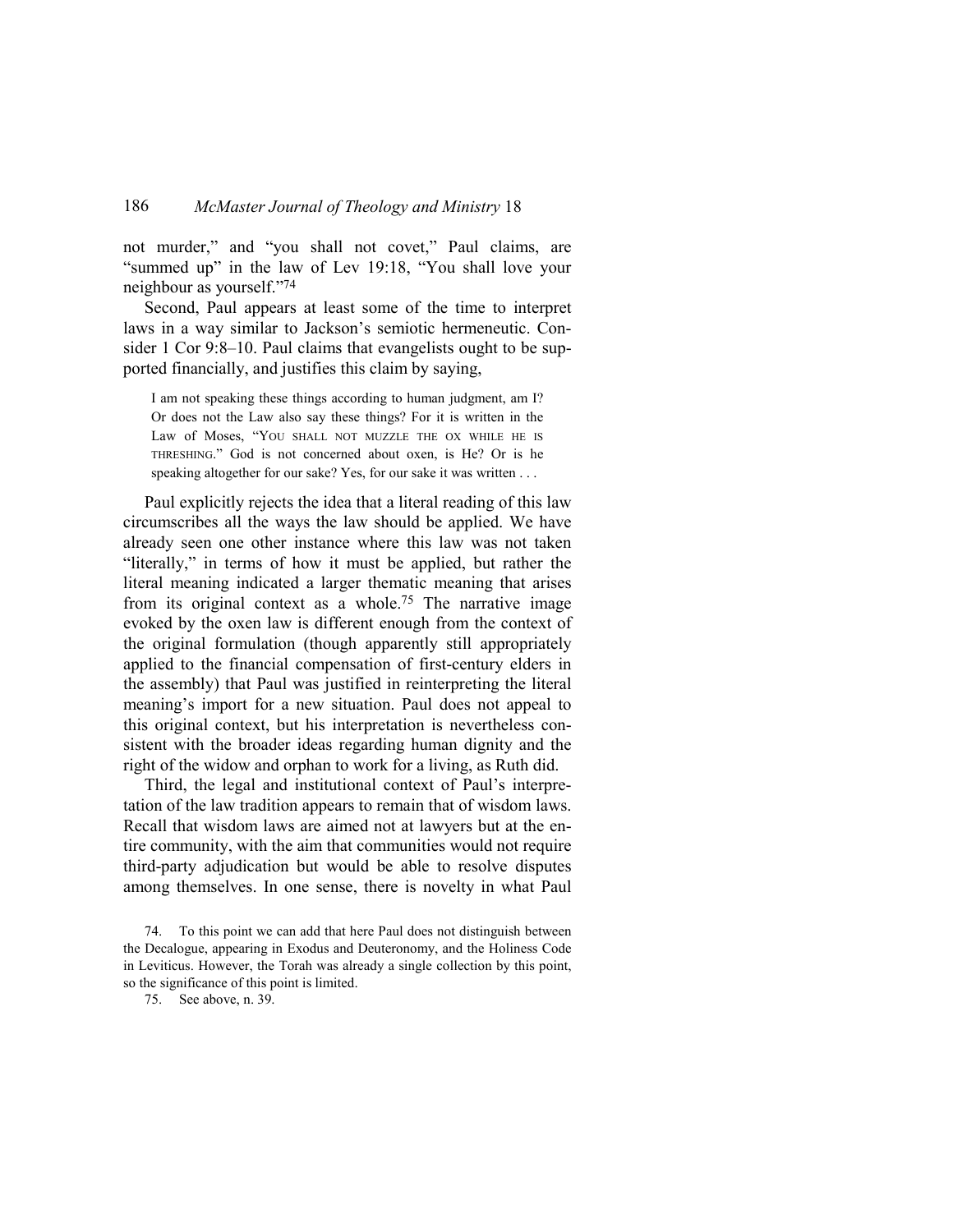instructs, because he considers the saints (οἱ ἄγιοι) to be qualified adjudicators of disputes in light of the fact that they shall judge both the world and the angels in the eschaton. But in another sense, Paul maintains the tradition of wisdom law outlined above. In 1 Cor 5:12—6:9 he says,

Do you not judge those who are within the church? But those who are outside, God judges. REMOVE THE WICKED MAN FROM AMONG YOURSELVES. Does any one of you, when he has a case against his neighbor, dare to go to law before the unrighteous and not before the saints? Or do you not know that the saints will judge the world? If the world is judged by you, are you not competent to constitute the smallest law courts? Do you not know that we will judge angels? How much more matters of this life? So if you have law courts dealing with matters of this life, do you appoint them as judges who are of no account in the church? I say this to your shame. Is it so, that there is not among you one wise man who will be able to decide between his brothers, but brother goes to law with brother, and that before unbelievers? Actually, then, it is already a defeat for you, that you have lawsuits with one another. Why not rather be wronged? Why not rather be defrauded? On the contrary, you yourselves wrong and defraud. You do this even to your brothers. Or do you not know that the unrighteous will not inherit the kingdom of God?

In this passage Paul references a formula found in Deut 17:7; 19:19; 22:21, 24; 24:7 (LXX 24:9). Paul in this passage both upholds the authority of the legal tradition by citing the paradigm of excising dangerous members of society, and also calls for the exercise of judgement on the part of the Corinthians. Interestingly, he claims (perhaps by way of rhetorical question—although it could be a statement) that they are competent to constitute a small legal court. The problem with the courts of the world is that their judges are of no account within the church. As Meeks puts it, "he [Paul] expects the Christians to find a mechanism within the community to settle the even more deplorable sin of *porneia*," that is, "a panel to arbitrate matters of everyday life among themselves."76 This example, while not proving Paul conceives of law as wisdom law, nevertheless

76. Meeks, *First Urban Christians*, 129, 104.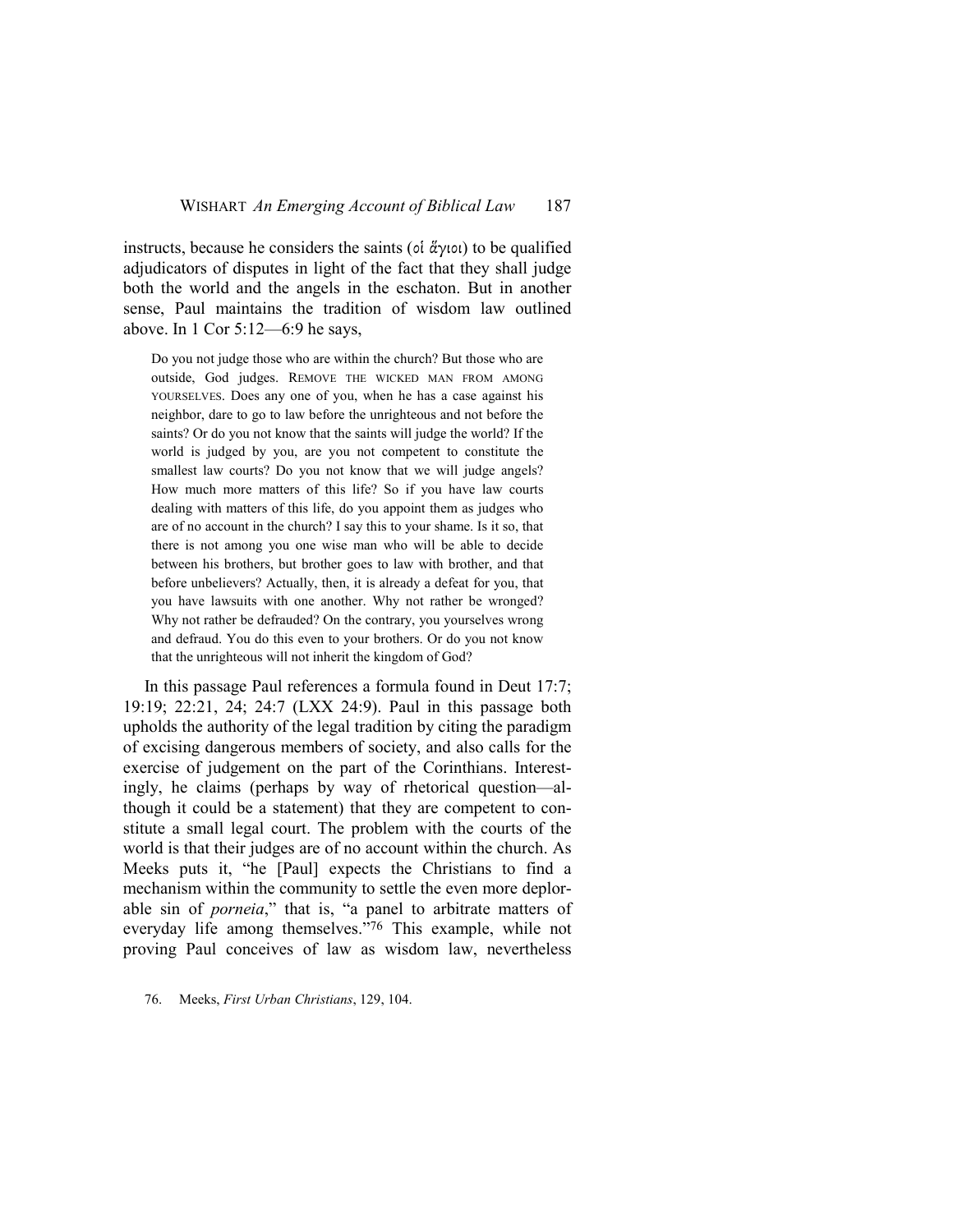points in the direction of the common-law tradition outlined in this paper.

This evidence may be circumstantial; there could be other plausible reasons Paul describes laws or legal situations in these ways. However, I find it unlikely that Paul invented a new conception of law as a statutory system (or perhaps borrowed the notion from the Romans).77 Given that the evidence surveyed here fits the common-law model of the biblical law tradition, it is certainly plausible that Paul upheld this tradition. If evidence from both Paul and Jesus can be straightforwardly explained within the common-law paradigm in this way, then it is reasonable to assume as a working hypothesis that the biblical law tradition as evidenced in the Hebrew Bible is propagated in the New Testament without a substantial shift in the way law was understood to function.

### *Conclusion*

Biblical law is better understood as a common-law tradition rather than a statutory system. As such, it does not consist of codified laws but rather a rich tradition of judgements, coextensive with and subject to ongoing judicial pronouncement. Critically, this common-law tradition is not restricted to the Hebrew Bible, but continues to be exploited by New Testament authors as a resource for moral and ethical reasoning in order to justify their decisions about how to resolve the conflicts and dilemmas of their situations. Not only do Jesus and Paul exploit this tradition, but in so doing they maintain it, bringing it to bear on new and challenging circumstances.

### *Bibliography*

- Baker, D. W. "Source Criticism." In *Dictionary of the Old Testament: Pentateuch*, edited by T. Desmond Alexander and David W. Baker, 798–806. Downers Grove, IL: InterVarsity, 2003.
	- 77. Foxhall and Lewis, eds., *Greek Law in Its Political Setting*, 6.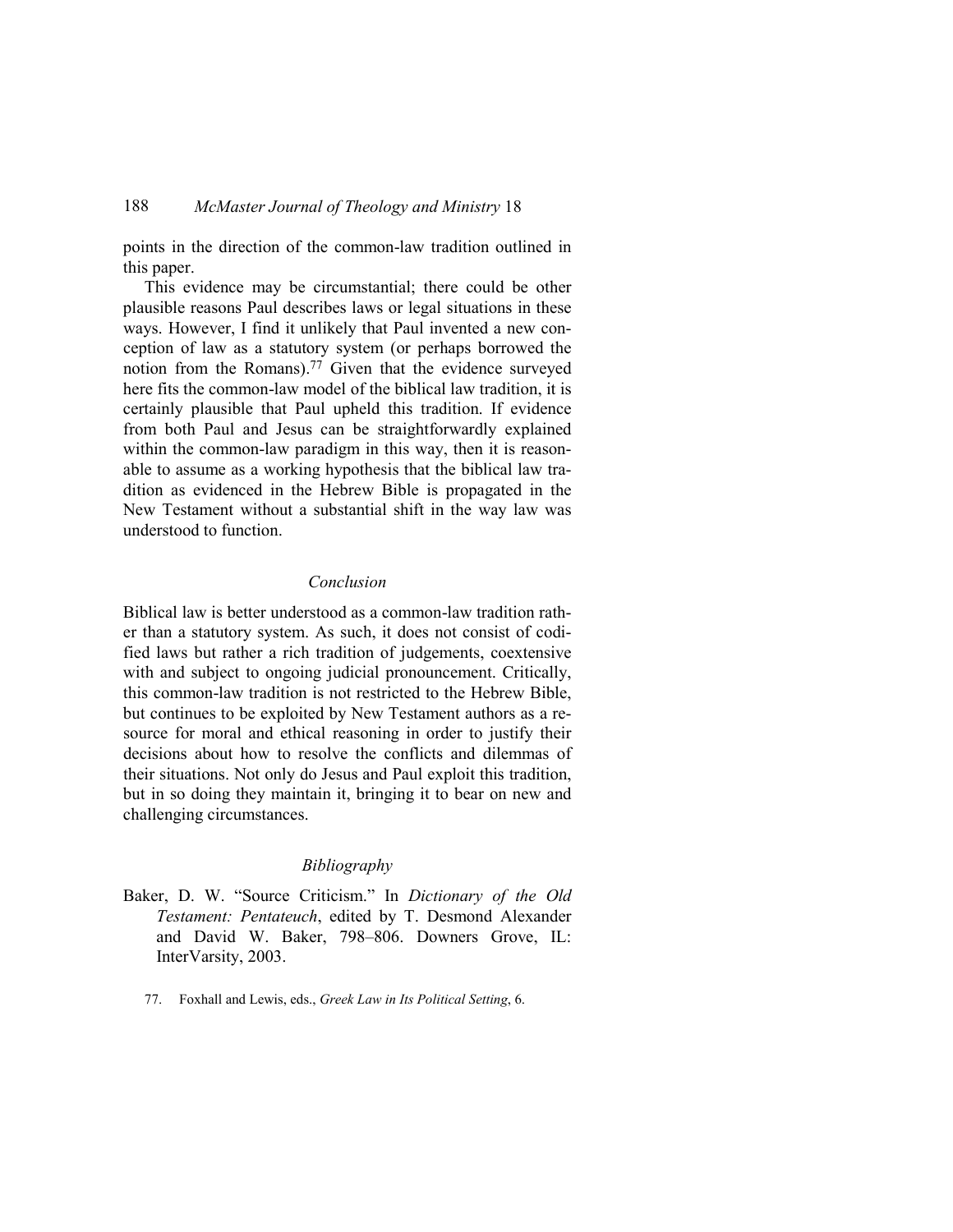- Berman, Joshua. "Ancient Hermeneutics and the Legal Structure of the Book of Ruth." *ZAW* 119 (2007) 22–38.
- ———. "Histories Twice Told: Deuteronomy 1–3 and the Hittite Treaty Prologue Tradition." *JBL* 132 (2013) 229–50.
- ———. *Inconsistency in the Torah: Ancient Literary Convention and the Limits of Source Criticism*. New York: Oxford University Press, 2017.
- ———. "Law Code as Plot Template in Biblical Narrative (1 Kings 9.26—11.13; Joshua 2.9–13)." *JSOT* 40 (2016) 337– 49.
	- ———. "Supersessionist or Complementary? Reassessing the Nature of Legal Revision in the Pentateuchal Law Collections." *JBL* 135 (2016) 201–22.
	- ———. "The History of Legal Theory and the Study of Biblical Law." *CBQ* 76 (2014) 19–39.
- ———. "The Legal Blend in Biblical Narrative (Joshua 20:1–9, Judges 6:25–31, 1 Samuel 15:2, 28:3–25, 2 Kings 4:1–7, Jeremiah 34:12–17, Nehemiah 5:1–12)." *JBL* 134 (2015) 105–25.
- Burnside, Jonathan. "At Wisdom's Table: How Narrative Shapes the Biblical Food Laws and Their Social Function." *JBL* 135 (2016) 223–45.
- Das, A. Andrew. "Paul and the Law: Pressure Points in the Debate." In *Paul Unbound: Other Perspectives on the Apostle*, edited by Mark D. Given, 99–116. Peabody, MA: Hendrickson, 2010.
- Fitzpatrick-McKinley, Anne. *The Transformation of Torah from Scribal Advice to Law*. JSOTSup 287. Sheffield: Sheffield Academic, 1999.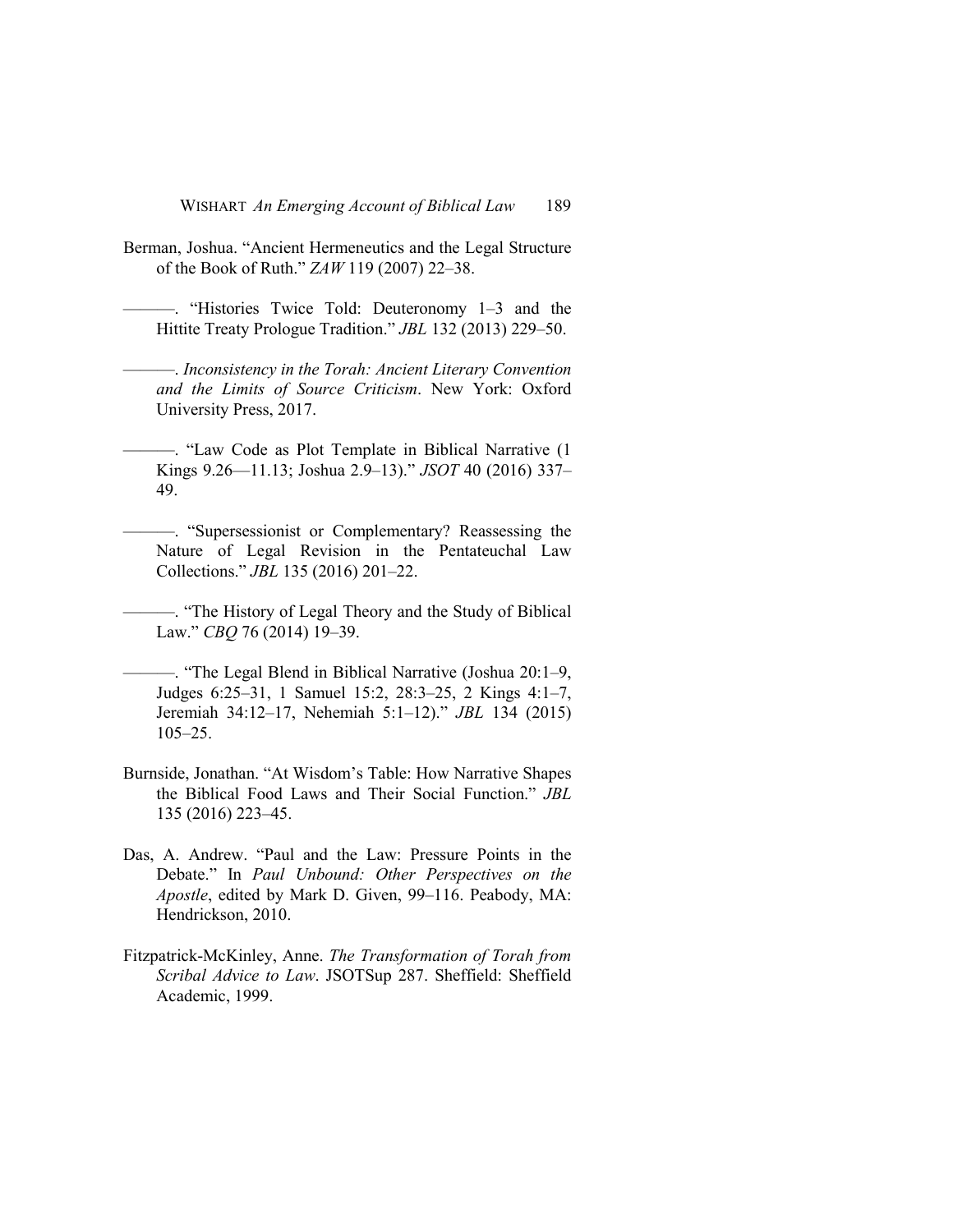- Foxhall, Lin, and A. D. E. Lewis, eds. *Greek Law in Its Political Setting: Justifications Not Justice*. Oxford: Clarendon, 1996.
- Greenberg, Moshe. "Some Postulates of Biblical Criminal Law." In *Yehezkel Kaufmann Jubilee Volume*, edited by M. Haran, 5–28. Jerusalem: Magnes, 1960.
- Jackson, Bernard S. *Essays on Halakhah in the New Testament*. Jewish and Christian Perspectives Series 16. Leiden: Brill, 2008.
- ———. "Legalism and Spirituality: Historical, Philosophical, and Semiotic Notes on Legislators, Adjudicators, and Subjects." In *Religion and Law: Biblical-Judaic and Islamic Perspectives*, edited by Edwin B. Firmage et al., 243–61. Winona Lake, IN: Eisenbrauns, 1990.
- ———. "On the Values of Biblical Law and Their Contemporary Application." *Political Theology* 14 (2013) 602–18.
- ———. *Semiotics and Legal Theory*. London: Routledge, 1985.
	- ———. *Studies in the Semiotics of Biblical Law*. JSOTSup 314. Sheffield: Sheffield Academic, 2000.
- Levinson, Bernard M. *Deuteronomy and the Hermeneutics of Legal Innovation*. Oxford: Oxford University Press, 2009.
- Meeks, Wayne A. *The First Urban Christians: The Social World of the Apostle Paul*. New Haven: Yale University Press, 1983.
- Morrow, William S. *An Introduction to Biblical Law*. Grand Rapids: Eerdmans, 2017.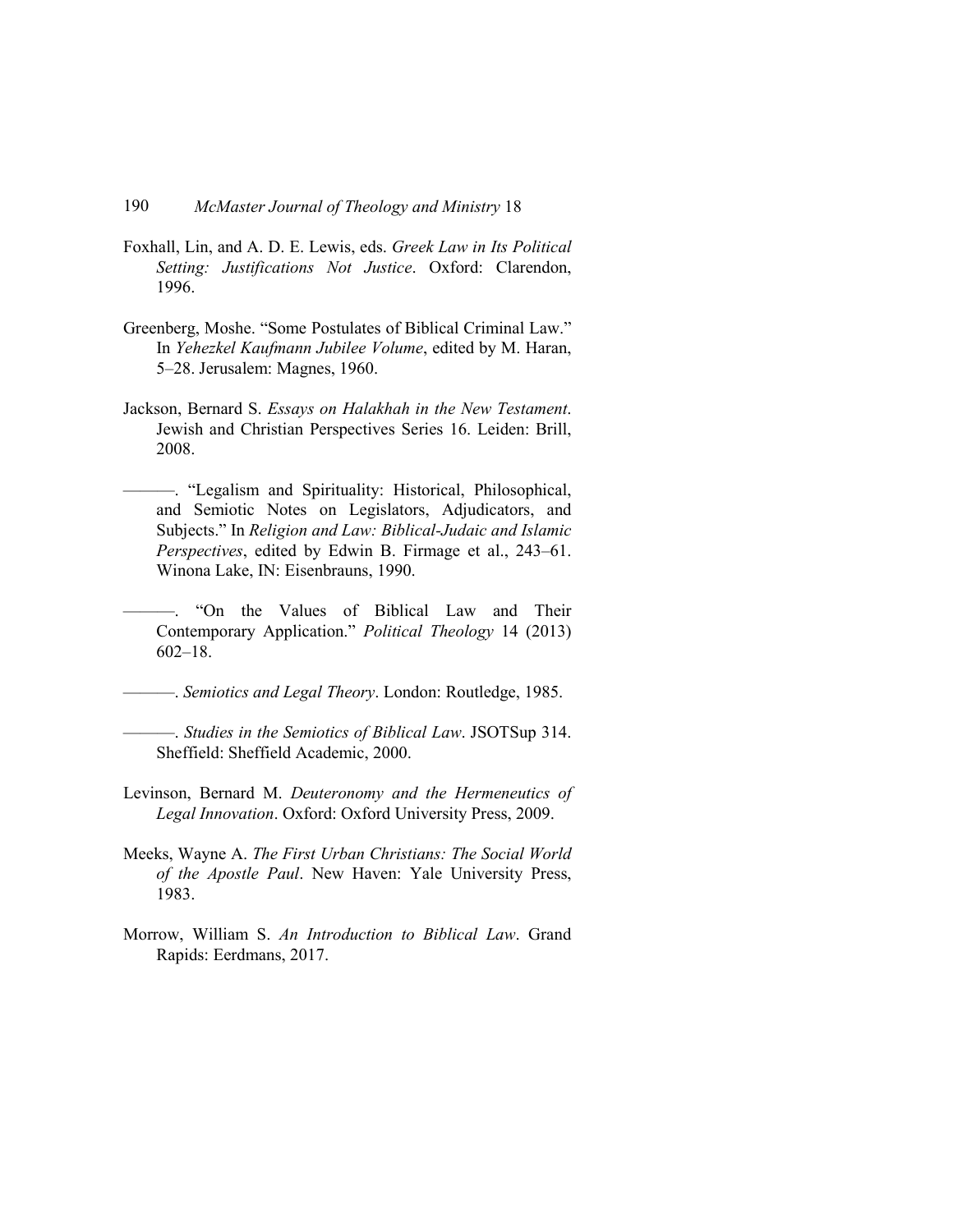- Nanos, Mark D. "Paul's Non-Jews Do Not Become 'Jews,' But Do They Become 'Jewish'?: Reading Romans 2:25–29 Within Judaism, Alongside Josephus." *Journal of the Jesus Movement in its Jewish Setting* 1 (2014) 26–53.
- ———. "The Myth of the 'Law-Free' Paul Standing between Christians and Jews." *Studies in Christian-Jewish Relations* 4 (2009) 1–21.
- Porter, Jean. "Virtue Ethics." In *The Cambridge Companion to Christian Ethics*, edited by Robin Gill, 87–102. 2nd ed. New York: Cambridge University Press, 2012.
- Porter, Stanley E. *The Letter to the Romans: A Linguistic and Literary Commentary*. New Testament Monographs 37. Sheffield: Sheffield Phoenix, 2015.
- Reaume, Denise. "Of Pigeonholes and Principles: A Reconsideration of Discrimination Law." *Osgoode Hall Law Journal* 40 (2002) 113–44.
- Rosner, Brian S. *Paul and the Law: Keeping the Commandments of God*. New Studies in Biblical Theology 31. Downers Grove, IL: IVP, 2013.
- Sanders, E. P. "When Is a Law a Law? The Case of Jesus and Paul." In *Religion and Law: Biblical-Judaic and Islamic Perspectives*, edited by Edwin B. Firmage et al., 139–58. Winona Lake, IN: Eisenbrauns, 1990.
- Selman, M. J. "Law." In *Dictionary of the Old Testament: Pentateuch*, edited by T. Desmond Alexander and David W. Baker, 497–515. Downers Grove, IL: InterVarsity, 2003.
- Stackert, Jeffrey. *Rewriting the Torah: Literary Revision in Deuteronomy and the Holiness Legislation*. FAT 52. Tübingen: Mohr Siebeck, 2007.